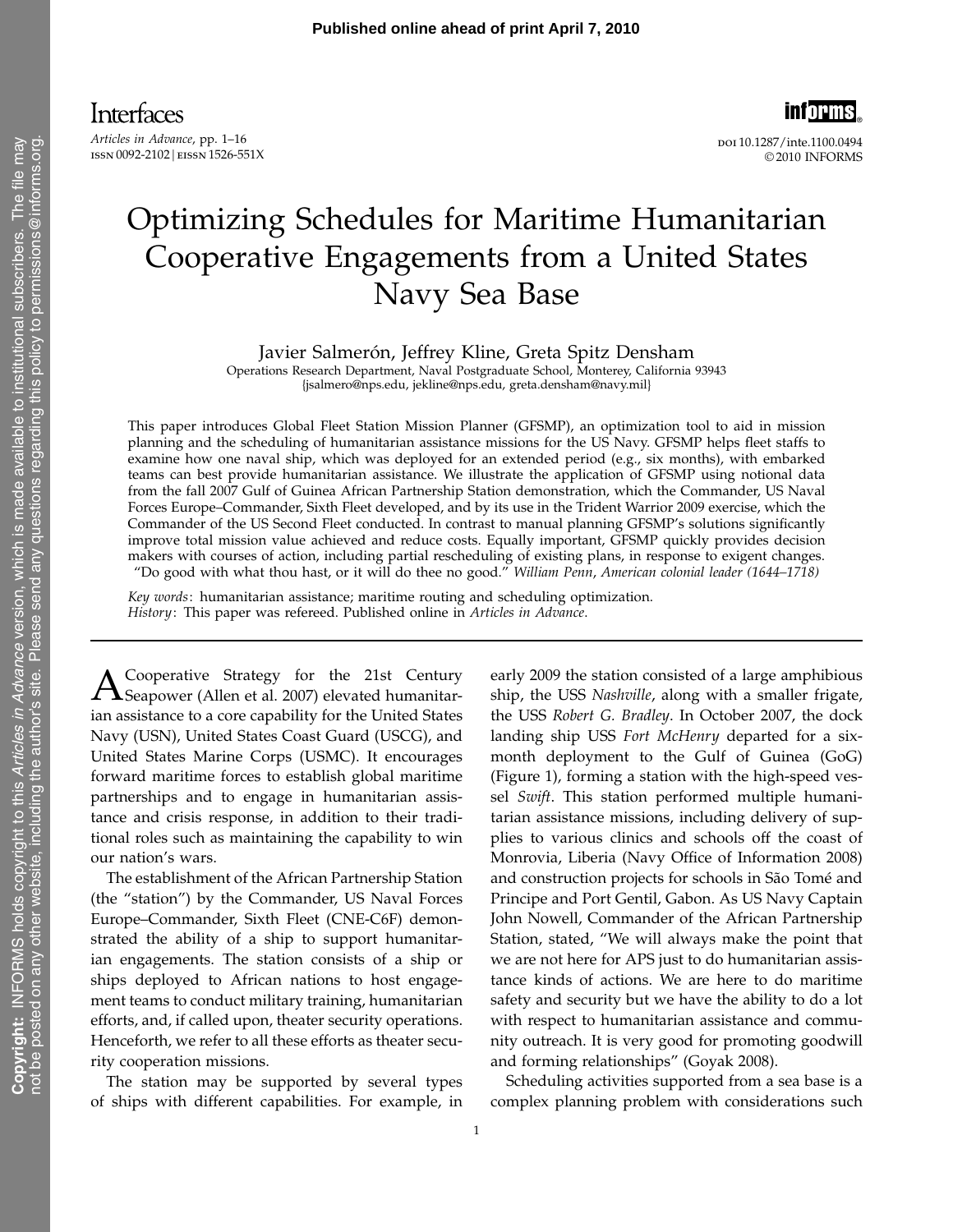| Form Approved<br><b>Report Documentation Page</b><br>OMB No. 0704-0188                                                                                                                                                                                                                                                                                                                                                                                                                                                                                                                                                                                                                                                                                                                                                                                             |                                                                                                             |                              |                                                   |                           |                                  |  |
|--------------------------------------------------------------------------------------------------------------------------------------------------------------------------------------------------------------------------------------------------------------------------------------------------------------------------------------------------------------------------------------------------------------------------------------------------------------------------------------------------------------------------------------------------------------------------------------------------------------------------------------------------------------------------------------------------------------------------------------------------------------------------------------------------------------------------------------------------------------------|-------------------------------------------------------------------------------------------------------------|------------------------------|---------------------------------------------------|---------------------------|----------------------------------|--|
| Public reporting burden for the collection of information is estimated to average 1 hour per response, including the time for reviewing instructions, searching existing data sources, gathering and<br>maintaining the data needed, and completing and reviewing the collection of information. Send comments regarding this burden estimate or any other aspect of this collection of information,<br>including suggestions for reducing this burden, to Washington Headquarters Services, Directorate for Information Operations and Reports, 1215 Jefferson Davis Highway, Suite 1204, Arlington<br>VA 22202-4302. Respondents should be aware that notwithstanding any other provision of law, no person shall be subject to a penalty for failing to comply with a collection of information if it<br>does not display a currently valid OMB control number. |                                                                                                             |                              |                                                   |                           |                                  |  |
| 1. REPORT DATE<br>07 APR 2010                                                                                                                                                                                                                                                                                                                                                                                                                                                                                                                                                                                                                                                                                                                                                                                                                                      |                                                                                                             | 2. REPORT TYPE               |                                                   | <b>3. DATES COVERED</b>   | 00-00-2010 to 00-00-2010         |  |
| <b>4. TITLE AND SUBTITLE</b>                                                                                                                                                                                                                                                                                                                                                                                                                                                                                                                                                                                                                                                                                                                                                                                                                                       |                                                                                                             |                              |                                                   | 5a. CONTRACT NUMBER       |                                  |  |
| <b>Optimizing Schedules for Maritime Humanitarian Cooperative</b>                                                                                                                                                                                                                                                                                                                                                                                                                                                                                                                                                                                                                                                                                                                                                                                                  |                                                                                                             |                              |                                                   |                           | <b>5b. GRANT NUMBER</b>          |  |
| <b>Engagements from a United States Navy Sea Base</b>                                                                                                                                                                                                                                                                                                                                                                                                                                                                                                                                                                                                                                                                                                                                                                                                              |                                                                                                             |                              |                                                   |                           | 5c. PROGRAM ELEMENT NUMBER       |  |
| 6. AUTHOR(S)                                                                                                                                                                                                                                                                                                                                                                                                                                                                                                                                                                                                                                                                                                                                                                                                                                                       |                                                                                                             |                              |                                                   | <b>5d. PROJECT NUMBER</b> |                                  |  |
|                                                                                                                                                                                                                                                                                                                                                                                                                                                                                                                                                                                                                                                                                                                                                                                                                                                                    |                                                                                                             |                              |                                                   | <b>5e. TASK NUMBER</b>    |                                  |  |
|                                                                                                                                                                                                                                                                                                                                                                                                                                                                                                                                                                                                                                                                                                                                                                                                                                                                    |                                                                                                             |                              |                                                   | 5f. WORK UNIT NUMBER      |                                  |  |
| Department, Monterey, CA, 93943                                                                                                                                                                                                                                                                                                                                                                                                                                                                                                                                                                                                                                                                                                                                                                                                                                    | 7. PERFORMING ORGANIZATION NAME(S) AND ADDRESS(ES)<br><b>Naval Postgraduate School, Operations Research</b> |                              |                                                   | <b>REPORT NUMBER</b>      | 8. PERFORMING ORGANIZATION       |  |
|                                                                                                                                                                                                                                                                                                                                                                                                                                                                                                                                                                                                                                                                                                                                                                                                                                                                    | 9. SPONSORING/MONITORING AGENCY NAME(S) AND ADDRESS(ES)                                                     |                              |                                                   |                           | 10. SPONSOR/MONITOR'S ACRONYM(S) |  |
| <b>11. SPONSOR/MONITOR'S REPORT</b><br>NUMBER(S)                                                                                                                                                                                                                                                                                                                                                                                                                                                                                                                                                                                                                                                                                                                                                                                                                   |                                                                                                             |                              |                                                   |                           |                                  |  |
| 12. DISTRIBUTION/AVAILABILITY STATEMENT<br>Approved for public release; distribution unlimited                                                                                                                                                                                                                                                                                                                                                                                                                                                                                                                                                                                                                                                                                                                                                                     |                                                                                                             |                              |                                                   |                           |                                  |  |
| <b>13. SUPPLEMENTARY NOTES</b>                                                                                                                                                                                                                                                                                                                                                                                                                                                                                                                                                                                                                                                                                                                                                                                                                                     |                                                                                                             |                              |                                                   |                           |                                  |  |
| 14. ABSTRACT                                                                                                                                                                                                                                                                                                                                                                                                                                                                                                                                                                                                                                                                                                                                                                                                                                                       |                                                                                                             |                              |                                                   |                           |                                  |  |
| <b>15. SUBJECT TERMS</b>                                                                                                                                                                                                                                                                                                                                                                                                                                                                                                                                                                                                                                                                                                                                                                                                                                           |                                                                                                             |                              |                                                   |                           |                                  |  |
| <b>16. SECURITY CLASSIFICATION OF:</b>                                                                                                                                                                                                                                                                                                                                                                                                                                                                                                                                                                                                                                                                                                                                                                                                                             |                                                                                                             |                              | <b>17. LIMITATION OF</b>                          | 18. NUMBER                | 19a. NAME OF                     |  |
| a. REPORT<br>unclassified                                                                                                                                                                                                                                                                                                                                                                                                                                                                                                                                                                                                                                                                                                                                                                                                                                          | b. ABSTRACT<br>unclassified                                                                                 | c. THIS PAGE<br>unclassified | <b>ABSTRACT</b><br>Same as<br><b>Report (SAR)</b> | OF PAGES<br>16            | <b>RESPONSIBLE PERSON</b>        |  |

**Standard Form 298 (Rev. 8-98)**<br>Prescribed by ANSI Std Z39-18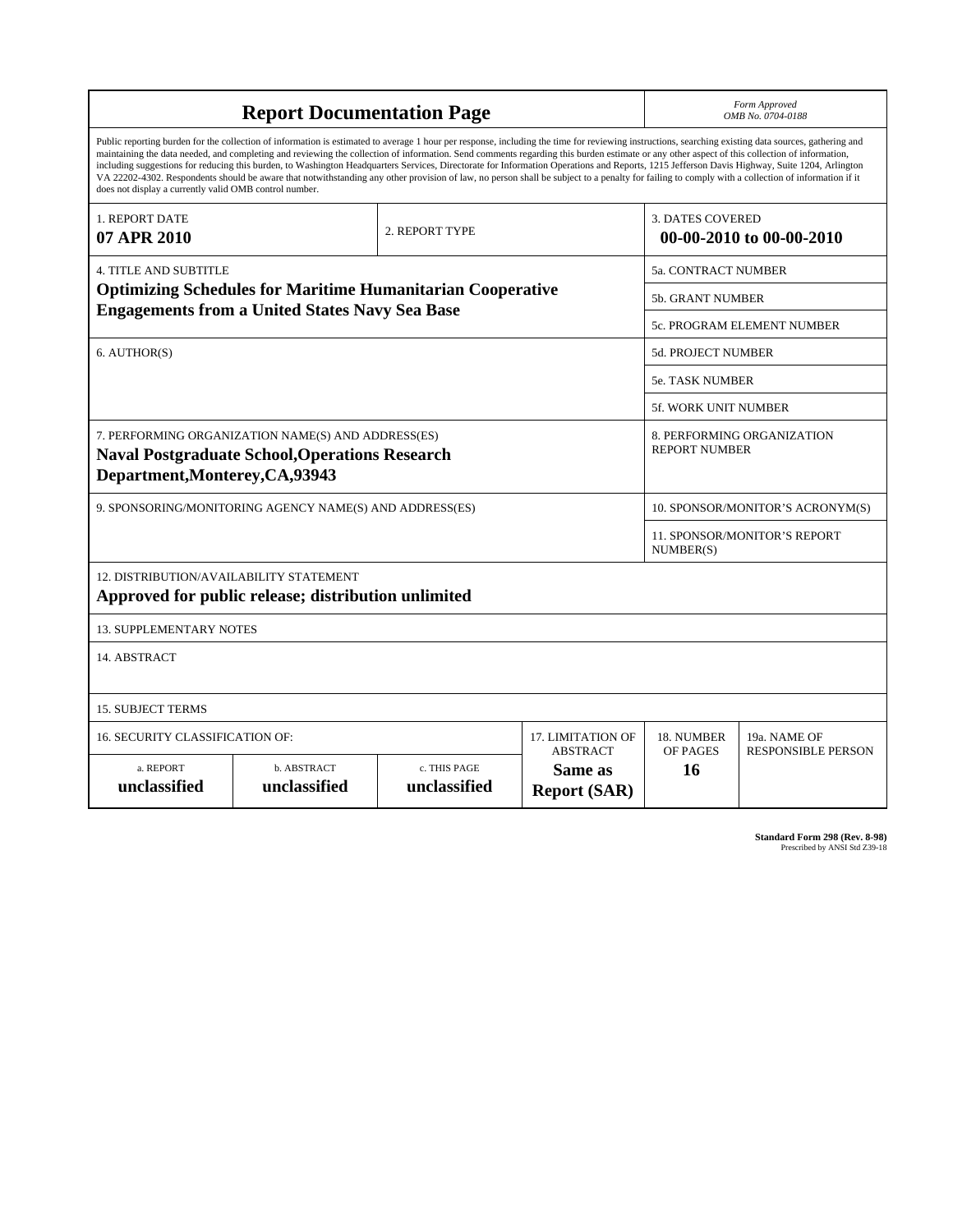

Figure 1: The map shows the Gulf of Guinea (GoG) region and original CNE-C6F's dock ship demonstration proposed route (after an e-mail from Commander Michael Fulkerson to the authors on January 26, 2007).

as ship capacity to host engagement teams, length of deployment, logistics support for the ship and teams, budget, mission selection tailored for specific countries, and individual mission lengths. Currently, because most of this planning is done manually, it requires extensive effort and constant adjustments when new missions are added to a proposed deployment or when an exigency occurs that necessitates rescheduling. CNE-C6F's deployment problem for the station is particularly demanding in the GoG region, where long distances stress logistics capabilities, and multiple and varying engagement mission teams are needed in various countries.

This paper presents the Global Fleet Station Mission Planner (GFSMP), an optimization tool to aid in mission planning and scheduling. GFSMP is a prototypic planning tool that allows fleet staffs to examine the feasibility of future deployments and activities. The GFSMP model identifies how one naval ship with embarked teams can best meet the logistical requirements necessary to provide training and support in an area of responsibility such as the GoG. It suggests solutions, i.e., a deployment schedule and a combination of teams required to perform the missions, to guide planners in optimally using the naval resources available in the region, and it provides insights for future planning.

GFSMP is applicable in all theaters using afloat basing (i.e., naval platforms that form a sea base of operations) to support engagement teams; for example, planners can use it to consider many scenario-specific constraints and thus to understand how different ship types may be used to accomplish similar missions. Changing deployment time, team availability, budget, and other data allows planners to understand where trade-offs can be made. GFSMP simultaneously allocates training teams to a ship and schedules its voyage and the missions' execution to achieve maximum theater security cooperation. This achievement is assessed as the aggregate value of missions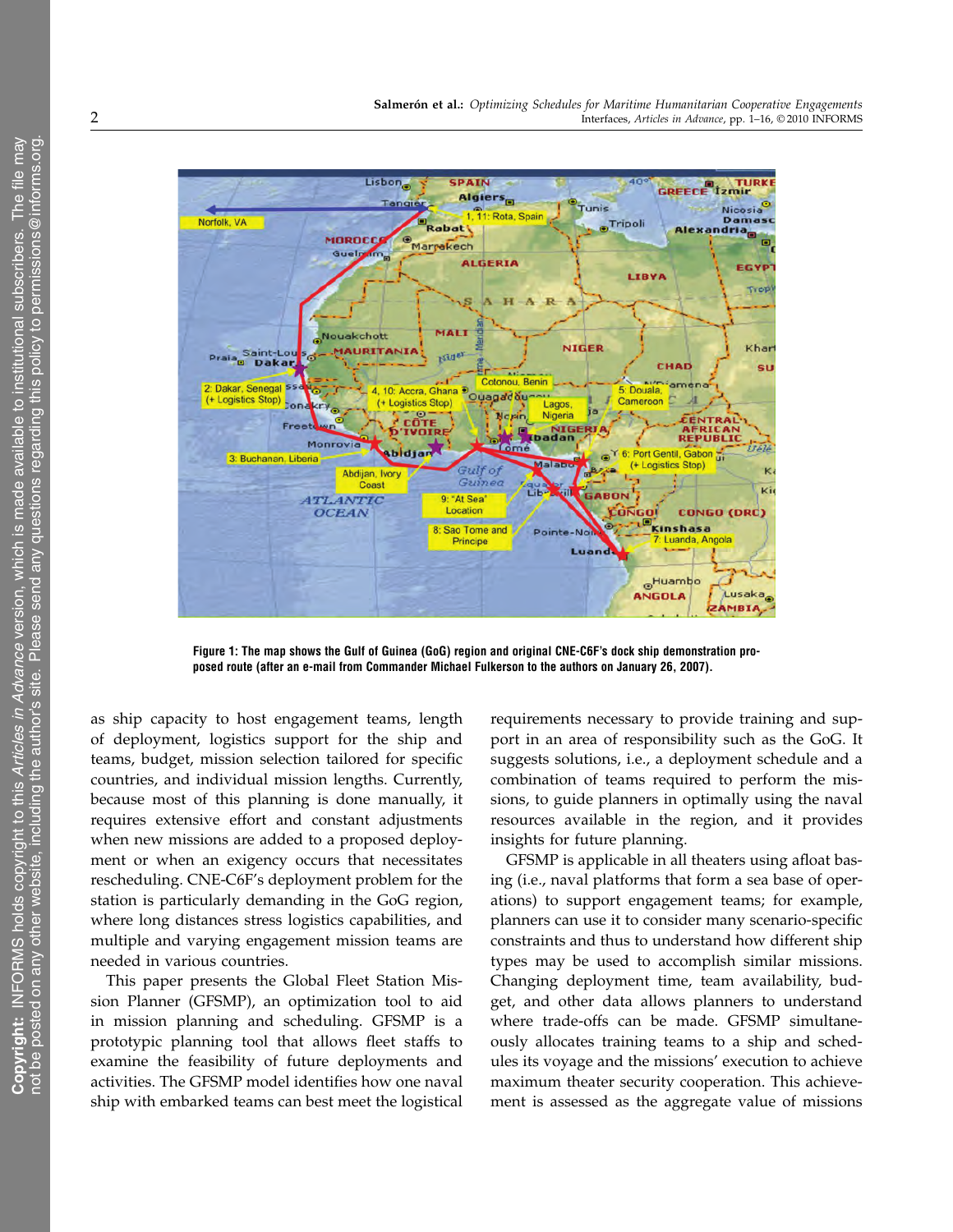carried out during the planning horizon, where each mission's value represents an informed, numerical specification of its contribution to theater security cooperation should the mission be performed.

To evaluate GFSMP and illustrate its application, we use notional data from the fall 2007 GoG African Partnership Station demonstration, which the CNE-C6F GoG regional planning team developed and the Commander, US Second Fleet (C2F) used during its Trident Warrior 2009 exercise.

## Relationship to Other Routing and Scheduling Models

Ship routing and scheduling have been the subjects of multiple scholarly articles since Dantzig and Fulkerson (1954) introduced their elegant tanker scheduling problem in which a shipping company requires a fleet of ships of minimum size to meet service requirements among six ports. The authors convert this apparently complex problem into a standard transportation-problem formulation for which there are well-known, specialized solution methods.

Christiansen et al. (2004) present a comprehensive review of recent literature on ship routing and scheduling. They also discuss models at the strategic level, such as fleet and sea-network planning, which usually overlook the tactical or operational details present in such planning.

Although military applications involving sea routing and scheduling abound, few are formally documented in the literature; humanitarian assistance applications are rarely documented partly because most USN humanitarian missions use little formal routing and scheduling. Ward (2008), based on his experience aboard the US hospital ship Comfort during its humanitarian deployment to Latin America and the Caribbean (The White House 2007), describes how medical teams and other personnel may benefit from optimized ship-to-shore transportation scheduling using the ship's helicopters, watercraft (both owned and rented), and ground transportation provided by the host nation. Ward (2008, p. 58) also highlights the potential for improving operations for the ashore mission sites "which are dynamic, unique, and involve queuing and optimization issues, and definition and inventory management of a customized

allowance list of pharmaceuticals," and strategic decisions "involving the selection of countries and duration of stay... [and] modeling of the personnel assignment... with consideration of the possibly unique mix of skills required." The latter is a design component present in GFSMP, where the ship's configuration (composition of teams) is optimized along with other operational decisions.

The lack of operations research analysis in US Navy humanitarian assistance operations is apparent from our interviews with CNE-C6F's regional planning team leader, Commander Michael Fulkerson. In a conference with the authors on October 19, 2006, he reported that current naval presence in the GoG can be adequately supported for a limited time, but extended deployments over several months "prove problematic." Operational planners usually recommend an initial proposal that follows the commander's intent for the overall mission. Then, logisticians (e.g., supply officers) analyze the proposal's feasibility and recommend adjustments to the planners until both groups reach a consensus in terms of both operational goals and logistic requirements. Currently, however, the planning for these missions and associated ship schedules is being carried out "the best that we [planners] can, but without the support of any formal operations research analysis," according to Fulkerson.

Like GFSMP, many navy scheduling applications perform certain tasks to maximize their effectiveness. Brown et al. (1990) discuss the employment schedule (involvement in major operations, exercises, maintenance, etc.) of a fleet of military ships, guaranteeing a high level of combat readiness. Nulty and Ratliff (1991) formulate a large-scale integer program to model the deployment of a fleet of ships, where the primary goal is to satisfy the largest possible number of requirements. Darby-Dowman et al. (1995) and Brown et al. (1996) pursue the same goal for the schedule of a fleet of US Coast Guard cutters. Unmet requirements are penalized, establishing a trade-off between the requirement's importance and the resources it consumes. Cline et al. (1992) use the solution of a travelling salesman problem to develop a fast, good-quality heuristic solution for the problem of routing and scheduling Coast Guard buoy tenders.

Psaraftis et al. (1985) study the problem of assigning cargoes to available navy (i.e., Military Sealift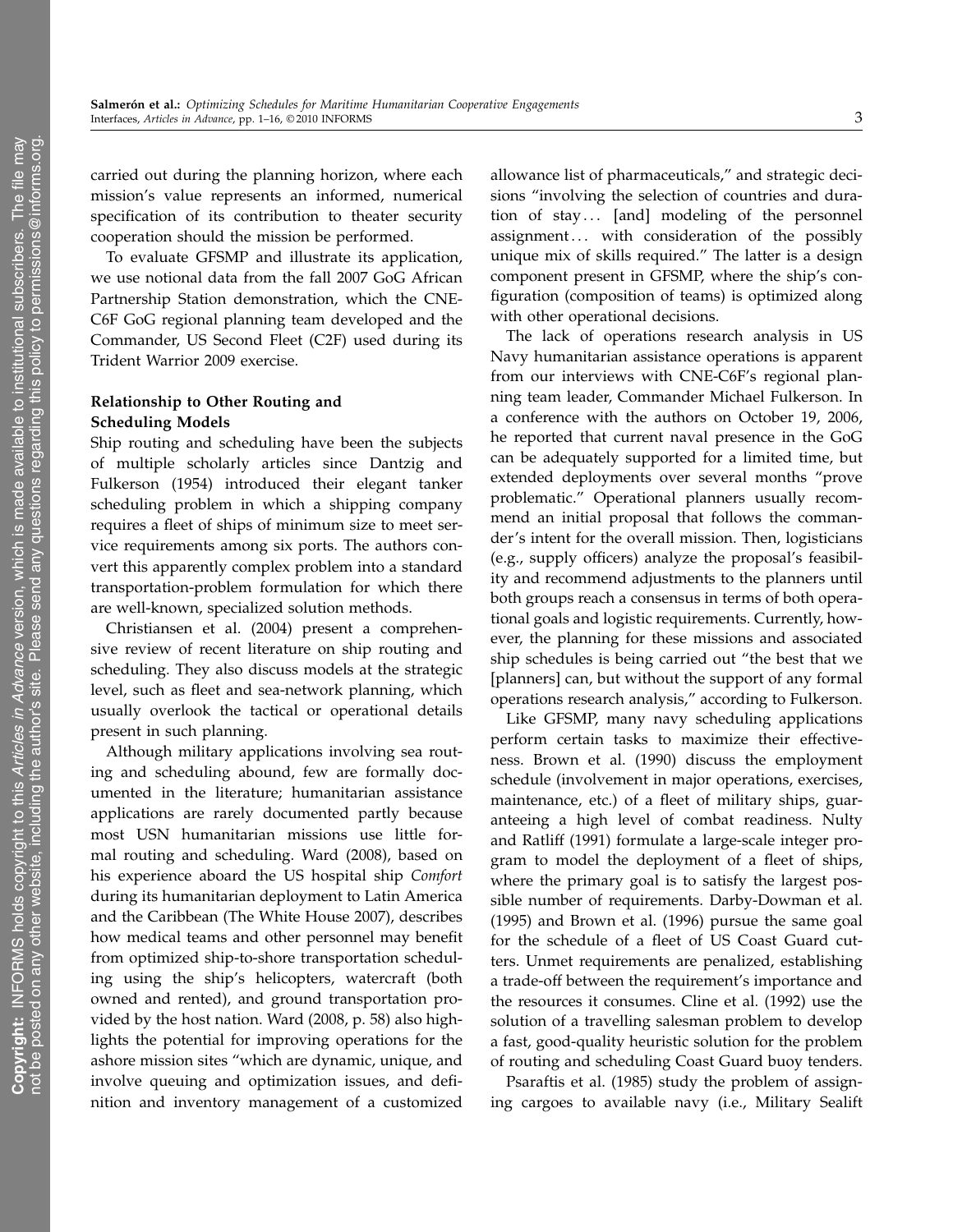Command) ships in an emergency so that they can reach their destinations within prescribed time limits. Brown and Carlyle (2008) model the routing and scheduling of a logistics force (i.e., a fleet of 30 auxiliary ships carrying fuel, ammunition, dry cargo, and food) in support of US Navy combatant groups worldwide. Salmerón et al. (2009) use stochastic optimization to discuss the timely delivery of cargo in a hostile environment that could disrupt port availability.

Most routing and scheduling problems at the operational level fall in the broad category of the wellknown vehicle routing problem (VRP), which entails designing the optimal set of routes for a fleet of vehicles and the vehicles' schedules to serve a given set of customers. The interest in this type of problem is motivated by its practical relevance and by its considerable difficulty (Toth and Vigo 2002). GFSMP has requirements not typically found in a standard VRP. For example, it determines an optimal ship–team configuration; it then allows any team to be dropped off at a location for the duration of its mission and be recovered again later when the mission is complete, allowing the ship to carry out other missions in other ports in the meantime.

#### Problem Details and Modeling Assumptions

GFSMP posits a navy vessel that is equipped with teams to carry out theater security cooperation missions in its area of responsibility during a planning horizon. Its primary objective is to devise both an optimal route and mission schedule that maximizes the total mission value earned. The simultaneous optimization is the key complication here for planners. Because the total port visit fees incurred while conducting the missions can be substantial, GFSMP's secondary objective is to minimize these fees. We use the term *country* and *port* interchangeably to refer to locations where the ship may conduct missions and (or) obtain fuel or provisions (e.g., food and replacement parts). One or several fictitious at-sea ports represent locations where the ship may, for example, conduct multicountry training missions or exploit opportunities to schedule replenishments (fuel or commodities) at select times when supply ships are in the area.

While underway, the ship must stay at or above its minimum fuel level and maintain sufficient provisions for all its personnel. We plan for a fixed amount of provisions to be consumed every day per person. However, the amount of fuel consumed depends on the ship's activity; three burn rates may be selected: underway (i.e., at a nominal transit speed), at anchor, and moored pier-side. Travel days between any pair of ports are precalculated based on feasible sea routes and the vessel's nominal transit speed. The ship incurs a port-dependent charge for each day it remains in port.

For each mission–country pair, we assume that adequate support, transportation, and (or) training facilities to conduct the mission have been verified. In addition, we assume that the team resources and physical requirements needed to conduct the missions, including storage space, communications, etc., can be met by the ship or host nation. Teams are self-sufficient while conducting their missions ashore; i.e., the ship does not have to remain in port unless the mission is specifically so restricted. In addition, some missions may require the ship to be moored pier-side (e.g., to load or unload heavy equipment) during the first and last days of the mission, whereas other missions may allow the ship to remain at anchor.

Every candidate mission in each country has a predetermined value (the higher the better), a cost, and a fixed duration, and it can be completed by one of several potential teams. Some missions have a precedence requirement; i.e., a mission may require one or more other missions to be completed before it can be carried out. Each mission requires the ship to deliver a qualified team to the respective country to complete the mission and to recover the team immediately upon the mission's completion. Each team may have the capability to complete several missions, but only one at a time.

Each type of team has limited availability and a specified number of personnel; in addition, the amount of berthing space to provide for all personnel of all teams assigned to the ship is limited. Thus, in addition to selecting the optimal routing and scheduling, GFSMP must determine the deployment's optimal team configuration.

We present the optimization model used to solve this problem in the appendix. In the next section, we describe the planning scenarios we used with that model.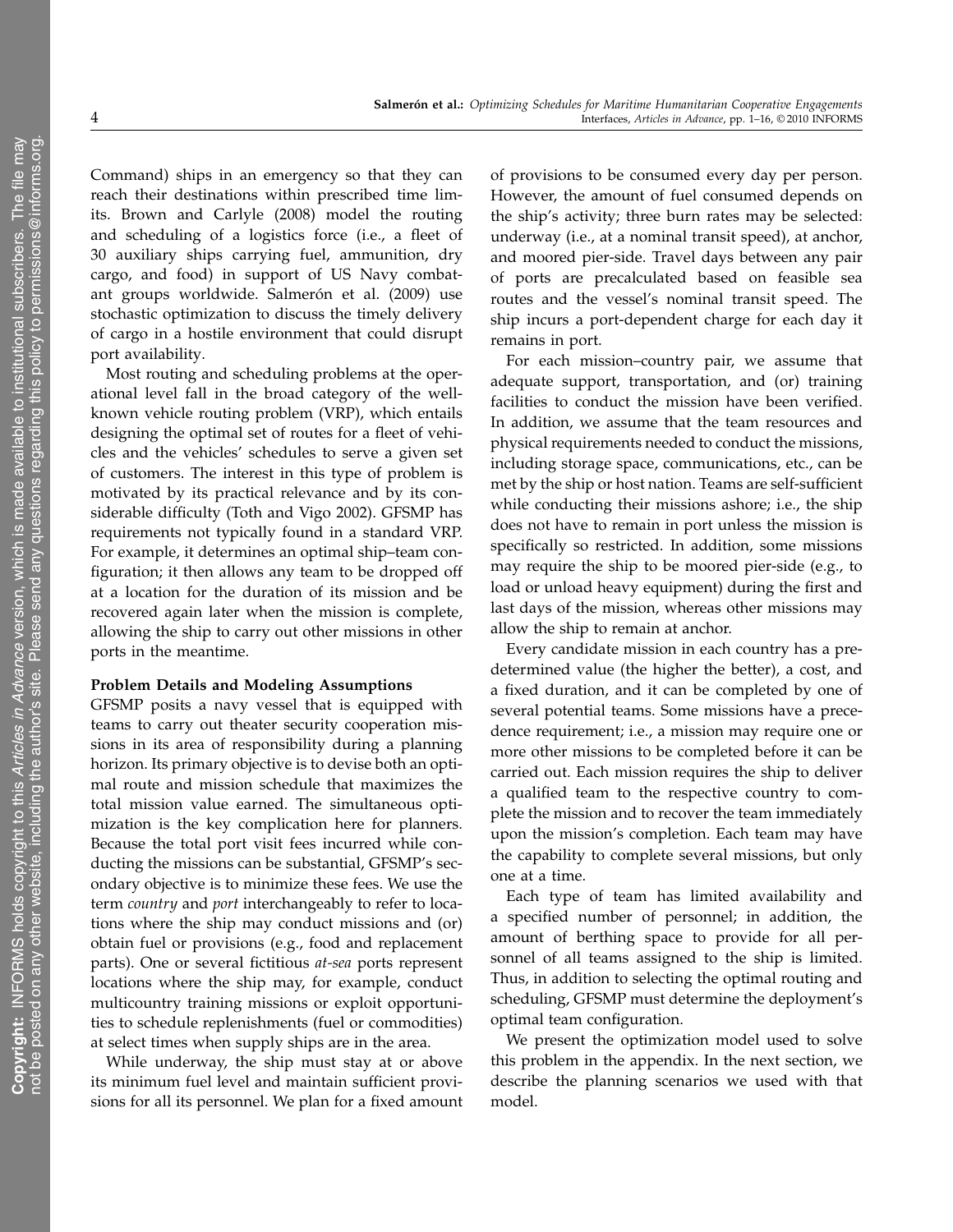# Description of Resources and **Constraints**

#### Overview of Scenarios

The baseline scenario is based on a 2007 GoG demonstration developed by the CNE-C6F GoG regional planning team, which assumes a dock landing ship (dock ship—LSD in Table 1) as the station during a six-month planning horizon and Rota, Spain as the origin and destination port. The available budget of \$10 million must cover all mission and port costs in all countries.

The C2F subsequently adopted the baseline scenario for the Trident Warrior 2009 exercise, replacing the Dock ship with the amphibious assault ship USS Kearsarge (Amphib—LHD in Table 1). The planning horizon for the exercise is April 10, 2009 (day 1) through October 6, 2009 (day 180). The exercise also adds new missions and logistic requirements as well as surprise exigencies, e.g., a ship suffering a propulsion casualty and a replacement of the Amphib large deck by a high-speed vessel ship (Speed—HSV in Table 1).

#### Ship and Team Characteristics

Table 1 displays the ship characteristics we used in our scenarios. We observe that Amphib has a fuel capacity of approximately 43,000 barrels (bbls)—42 gallons—of marine diesel fuel. To mitigate the risk of poor weather or other unforeseen circumstances, such as a sudden mission reassignment, naval regional commanders can establish minimum fuel levels at any time. For Amphib, we set this level at 60 percent of its capacity. This level also helps maintain the best stability because under certain levels the ship's rolling

| Available<br>(No. of teams) | Size<br>(persons/team) |
|-----------------------------|------------------------|
| 2                           | 4                      |
|                             |                        |
| 4                           | 25                     |
| 3                           | 12                     |
| 4                           | 13                     |
| 2                           | 6                      |
| 4                           | 4                      |
|                             |                        |
| 4                           | 24                     |
| 2                           | 5                      |
| 2                           | 4                      |
| 2                           | 4                      |
| 3                           |                        |
|                             | 150                    |
|                             |                        |

Table 2: The number available and size are shown for GFSMP teams.

motion becomes problematic and may reduce overall performance. Given that underway consumption at 14 knots is 1,071 bbls per day, Amphib's endurance is approximately 16 days while in transit. Burn rates at anchor and at dock are estimated at 214 bbls per day for auxiliary steaming. In addition, this station must obtain general supplies at least every 25 days.

Table 2 describes the available teams, the maximum number of teams available at any one time, and the size (i.e., number of personnel) of each team; it also defines abbreviated team names for later reference. All team sizes reflect the various teams predicted by the Naval Expeditionary Combat Command, except for the ship crew (CREW) team. CREW describes any number of personnel assigned to the ship (rather than ashore) to carry out an onboard mission. These missions often include military-to-military training, which

| Ship                          | Beds  | Resupply<br>time (days) | Underway<br>speed (knots) |       | Fuel consumption<br>(bbls/day) underway<br>at anchor docked |     | Fuel capacity (bbls)<br>(min. level) |  |
|-------------------------------|-------|-------------------------|---------------------------|-------|-------------------------------------------------------------|-----|--------------------------------------|--|
| <b>LSD</b>                    |       |                         |                           |       |                                                             |     |                                      |  |
| Dock ship<br>LHD              | 414   | 25                      | 12                        | 277   | 69                                                          | 69  | 13.045<br>$(60\%)$                   |  |
| Amphibious ship<br><b>HSV</b> | 1.670 | 25                      | 14                        | 1.071 | 214                                                         | 214 | 43.091<br>$(60\%)$                   |  |
| Speed ship                    | 142   | 10                      | 20                        | 400   | 100                                                         | 0   | 3,700<br>(20%)                       |  |

Table 1: Ship characteristics, as assumed in GFSMP scenarios, are shown for Dock, Amphibious (Amphib), and Speed ships.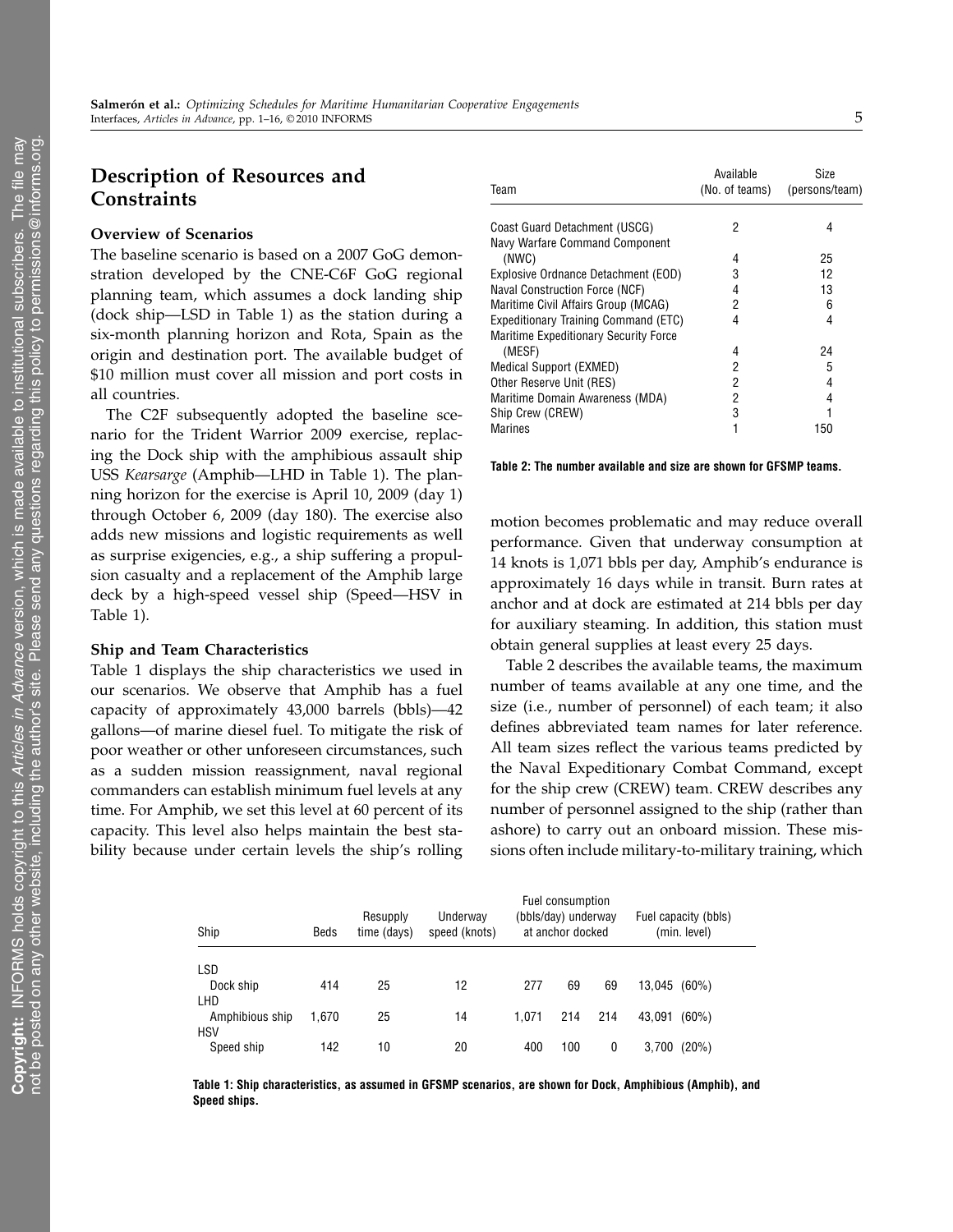subject matter experts or senior enlisted personnel usually conduct, or community relations projects. Larger numbers of personnel contribute to the community relations projects or preplanned humanitarian assistance missions with the communities ashore. GFSMP currently limits the simultaneous number of these missions to three at any given time. For the smaller ships, e.g., Speed or Dock ships, this is a realistic number. Planners can adjust this number to suit requests by the host nations.

#### Mission Data

Table 3 describes the initial set of countries, missions, and mission–country demand pairs. Missions can be classified into several categories (e.g., medical, infrastructure) with the following attributes: duration, cost, mission value (i.e., theater security cooperation (TSC) value), and mission-capable team types. Countries have associated daily port costs. Some ports can refuel and (or) resupply the station ship. The at-sea port represents a location off the coast of Nigeria, approximately 175 nautical miles south of Lagos. Norfolk, Virginia is the origin and return port for the station.

The missions are a subset of those designated by CNE-C6F's long-term plan to be carried out between 2007 and 2016. Although the mission values shown are estimates based on information from previousmission feedback, they are ultimately subjective. The total mission value for the 66 mission–country pairs is 377. Individual values range from one point for band lessons, which several countries require, to 30 points for the 21-day "theater security task force" mission in Nigeria, involving a 150-person marine team. This mission is the only one with a required starting date on planning day 62 (June 10). Some missions are in-port missions. For example, community relations requires the station to remain in-port while the mission is conducted. Mission-duration estimates are based on experience in previous deployments.

Distances between ports are calculated using direct, port-to-port, great-circle routes (if navigable), or shortest-path distances through sea-way points to avoid land. At a constant speed of 14 knots, Amphib needs approximately 10 days to travel from its home port of Norfolk to Dakar, Senegal, in West Africa. This port is only a refueling and resupply port in our baseline scenario. Distances between ports with assigned missions range from 0.18 days to travel from Port Gentil, Gabon to São Tomé, São Tomé, and Principe (a nation later referred to as STP) to 4.95 days to travel from Buchanan, Liberia, to Luanda, Angola. We use GFSMP with daily time fidelity, so we have adopted the convention that all travel times exceeding one-tenth of a day will be rounded up to a full day. For example, 6.08 days of travel from Senegal to Cameroon are treated as 6.00 days in GFSMP, and 5.13 days from Senegal to Nigeria are conservatively rounded up to 6.00 days.

The countries listed in Table 3 can provide both fuel and supplies. However, countries can sometimes provide one but not the other.

The 1,670 beds for teams on Amphib exceed the space needed. However, bed space is more restrictive on other ships. GFSMP favors fewer teams on board when possible, i.e., in the presence of multiple optima.

## Results

#### CNE-C6F Demonstration

First, we evaluate a preliminary version of GFSMP to confirm the feasibility of carrying out all possible missions during a six-month deployment, following the manual schedule (Figure 1) created by CNE-C6F planners; it assumes the Dock ship for the 2007 station and Rota, Spain as the Dock ship's origin and destination. Numbered ports indicate the sequence of stops provided by CNE-C6F planners.

For this scenario, GFSMP shows that the maximum mission value can be accomplished in only five months and at a lower cost.

In addition, we conducted excursions to assess trade-offs; for example, we found the following:

(1) Reducing the total mission value by 10 percent reduces costs by 27 percent;

(2) within a reduced mission time of only three months, we can still achieve 85 percent of the total mission value; and

(3) replacing the Dock ship with the smaller, faster, but less fuel-efficient Speed results in significant cost savings. This is partly because of reduced in-port costs as well as Speed's fast-transit capability between ports; this allows it to drop off teams ashore and leave for another port more frequently than the Dock ship can. On the downside, reduced bed space may become problematic for a larger mission set.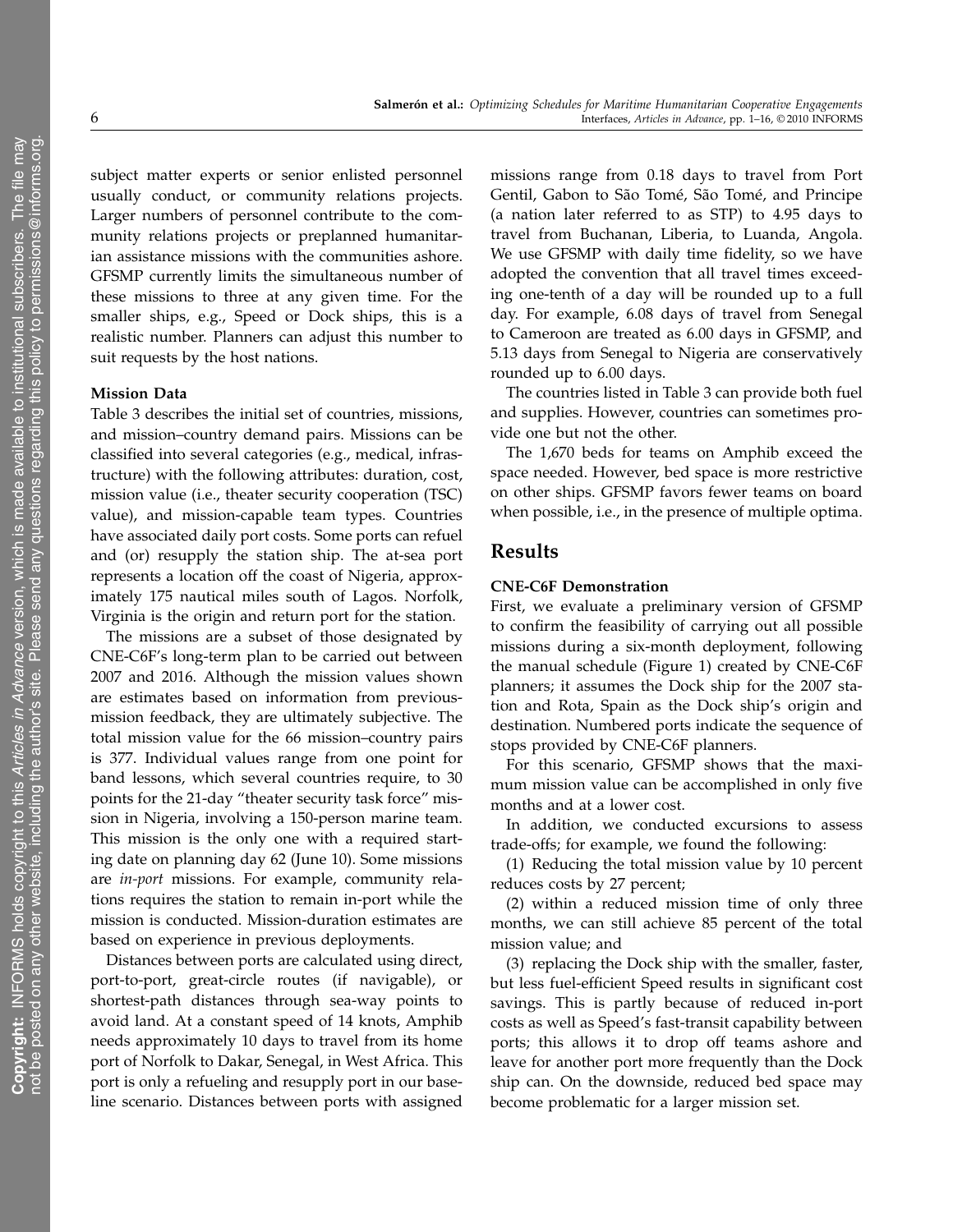|                                                                                                              | (GHANA)<br>Accra                             | Port Gentil<br>(GABON)                       | Principe (STP)<br>São Tomé and                                                                                                                                                                                                                                                                                                        | (CAMEROON)<br>Douala          | (ANGOLA)<br>Luanda | Norfolk,<br>$\leq$ | (LIBERIA)<br>Buchanan         | At sea            | (NIGERIA)<br>Lagos | (SENEGAL)<br>Dakar | value<br>TSC                                           | Duration<br>(days)       | cos t                      | Capable<br>team(s)        |
|--------------------------------------------------------------------------------------------------------------|----------------------------------------------|----------------------------------------------|---------------------------------------------------------------------------------------------------------------------------------------------------------------------------------------------------------------------------------------------------------------------------------------------------------------------------------------|-------------------------------|--------------------|--------------------|-------------------------------|-------------------|--------------------|--------------------|--------------------------------------------------------|--------------------------|----------------------------|---------------------------|
| Port with fuel and supplies<br>$(\$ \times 1,000$ per day)<br>LSD/LHD port costs                             | Yes<br>72                                    | $\frac{90}{190}$                             | $\mathrel{\mathop{\text{g}}\nolimits}$<br>45                                                                                                                                                                                                                                                                                          | 145<br>ş                      | 200                | $\frac{8}{9}$      | 115<br>å                      | ء ڇ               | $\frac{96}{68}$    | $\frac{98}{185}$   |                                                        |                          |                            |                           |
| Medical OPS/Readiness<br>Infectious diseases<br>Medical                                                      | $\times$ $\times$                            |                                              |                                                                                                                                                                                                                                                                                                                                       |                               |                    |                    |                               |                   |                    |                    | S<br>₹                                                 | տ ա                      | 5,000<br>7,500             | EXMED<br>EXMED            |
| Dig wells and eng.<br>Infrastructure                                                                         | ×                                            |                                              | $\times$                                                                                                                                                                                                                                                                                                                              | $\times$                      |                    |                    | $\times$                      |                   |                    |                    | 5                                                      | ₽                        | 65,000                     | <b>NCF</b>                |
| Renovate medical clinics<br>reconstruction                                                                   |                                              |                                              |                                                                                                                                                                                                                                                                                                                                       |                               |                    |                    |                               |                   |                    |                    |                                                        | ო ო                      | 10,500                     | NCF                       |
| Road improvement<br>Renovate schools                                                                         | $\times$ $\times$ $\times$ $\times$ $\times$ | $\times$ $\times$ $\times$ $\times$ $\times$ |                                                                                                                                                                                                                                                                                                                                       |                               |                    |                    |                               |                   |                    |                    |                                                        |                          | 10,500<br>6,500            | <b>NOF</b><br><b>SP</b>   |
| Utility improvement                                                                                          |                                              |                                              | $\times$ $\times$ $\times$                                                                                                                                                                                                                                                                                                            | $\times$ $\times$ $\times$    |                    |                    |                               |                   |                    |                    |                                                        |                          | 6,500                      | <b>SP</b><br>NCF          |
| Infrastrucutre analysis $\rightarrow$<br>$\rightarrow$ airport improvement<br>$\rightarrow$ port improvement |                                              |                                              |                                                                                                                                                                                                                                                                                                                                       |                               |                    |                    | $\times$                      |                   |                    |                    | <b>QQ45569</b>                                         | 5566<br>ສ                | 32,500<br>97,500<br>13,000 | <b>NCF</b><br><b>NOF</b>  |
| Civil/Communications<br>Public affairs                                                                       |                                              |                                              |                                                                                                                                                                                                                                                                                                                                       |                               |                    |                    |                               |                   |                    |                    |                                                        |                          | 9,000                      | <b>MCAG</b>               |
| Band lessons                                                                                                 | $\times$ $\times$                            | ×<br>$\times$                                | $\times$ $\times$                                                                                                                                                                                                                                                                                                                     | $\times$ $\times$             | $\times$           |                    | $\times$                      |                   |                    |                    | 5<br>$ \infty$                                         | <b>00 U U</b>            | 4,000                      | RES                       |
| Community relations*                                                                                         |                                              |                                              |                                                                                                                                                                                                                                                                                                                                       |                               | $\times$           |                    | $\times$                      |                   |                    |                    |                                                        |                          | 1,000                      | CREW                      |
| Surface maritime activities<br>Port security MTT                                                             | $\times$                                     |                                              |                                                                                                                                                                                                                                                                                                                                       |                               |                    |                    | $\times$                      |                   |                    |                    | ∞                                                      | 5                        | 45,000                     | USCG, NWC,<br><b>MESF</b> |
| Multinational exercise*                                                                                      |                                              |                                              |                                                                                                                                                                                                                                                                                                                                       |                               |                    |                    |                               | $\times$ $\times$ |                    |                    | $\Xi$                                                  |                          | 2,500                      | CREW                      |
| Small boat/Boat patrol maint.*<br>Shiprider embarks*                                                         |                                              |                                              |                                                                                                                                                                                                                                                                                                                                       |                               |                    |                    |                               |                   |                    |                    | $\overline{ }$                                         | 9 a a a<br>9             | 2,500<br>7,500             | CREW, ETC<br>CREW         |
| ISPS assist/CERT visit                                                                                       | $\times$ $\times$ $\times$                   |                                              | $\times$ $\times$ $\times$                                                                                                                                                                                                                                                                                                            | $\times$                      |                    |                    |                               |                   |                    |                    |                                                        |                          | 20,000                     | USCG, RES                 |
| Mine clearance<br>Hydro survey                                                                               |                                              |                                              |                                                                                                                                                                                                                                                                                                                                       |                               | $\times$           |                    |                               |                   |                    |                    | $\circ$ $\circ$ $\circ$ $\sim$                         | $\epsilon$<br>$\epsilon$ | 20,000<br>60,000           | <b>USCG</b><br>EOD        |
| Military and leadership training                                                                             |                                              |                                              |                                                                                                                                                                                                                                                                                                                                       |                               |                    |                    |                               |                   |                    |                    |                                                        |                          |                            |                           |
| Communications                                                                                               |                                              |                                              |                                                                                                                                                                                                                                                                                                                                       | $\times\hspace{0.1cm} \times$ |                    |                    |                               |                   |                    |                    |                                                        |                          | 10,000                     | EС                        |
| NCO professional development<br>Officer leadership                                                           | $\times$ $\times$ $\times$                   |                                              |                                                                                                                                                                                                                                                                                                                                       |                               |                    |                    |                               |                   |                    |                    | <i>4</i> r o                                           | ro ro co                 | 7,500<br>1,500             | CREW, ETC<br>CREW         |
| Maritime domain awareness activities                                                                         |                                              |                                              |                                                                                                                                                                                                                                                                                                                                       |                               |                    |                    |                               |                   |                    |                    |                                                        |                          |                            |                           |
| AIS receive sites<br>Ship visit*                                                                             |                                              |                                              |                                                                                                                                                                                                                                                                                                                                       |                               | $\times$           |                    | $\times\hspace{0.1cm} \times$ |                   |                    |                    |                                                        |                          | 2,500<br>65,000            | CREW<br><b>SP</b>         |
| Cooperative security                                                                                         | $\times$ $\times$                            |                                              | $\times$                                                                                                                                                                                                                                                                                                                              |                               |                    |                    |                               |                   |                    |                    |                                                        |                          | 10,000                     | MDA                       |
| GFS demo*                                                                                                    |                                              |                                              |                                                                                                                                                                                                                                                                                                                                       |                               |                    |                    |                               | $\times$          |                    |                    |                                                        |                          | 6,000                      | CREW                      |
| MDA site survey<br>$\rightarrow$ MDA demo*                                                                   |                                              |                                              |                                                                                                                                                                                                                                                                                                                                       |                               |                    |                    |                               | $\times$          |                    |                    | $\begin{array}{c} 0 & 0 \\ 0 & 0 \\ 0 & 0 \end{array}$ | ro o ro ro co            | 10,000<br>4,000            | MDA<br>MDA                |
| Theater security task force (TSTF)<br>Theater security task force                                            |                                              |                                              |                                                                                                                                                                                                                                                                                                                                       |                               |                    |                    |                               |                   | $\times$           |                    | 30                                                     | $\overline{\phantom{0}}$ | 400,000                    | Marines                   |
| [SC value by country (Total 377)                                                                             | 104                                          | 4                                            | 63                                                                                                                                                                                                                                                                                                                                    | 4                             | 20                 | $\circ$            | 4                             | 5                 | $\overline{30}$    | $\circ$            |                                                        |                          |                            |                           |
|                                                                                                              |                                              | are<br>å                                     | Table 3: Mission data, port (country) data, mission-country pairs, and mission-team pairs<br>at-sea location if the mission is at sea. Arrows $(\rightarrow)$ specify mission prerequisites. TSC<br>shown. An asterisk (*) indicates that the mission requires the ship to remain in-port or at<br>value refers to the mission value. |                               |                    |                    |                               |                   |                    |                    |                                                        |                          |                            |                           |

**Salmerón et al.:** Optimizing Schedules for Maritime Humanitarian Cooperative Engagements<br>Interfaces, Articles in Advance, pp. 1–16, ©2010 INFORMS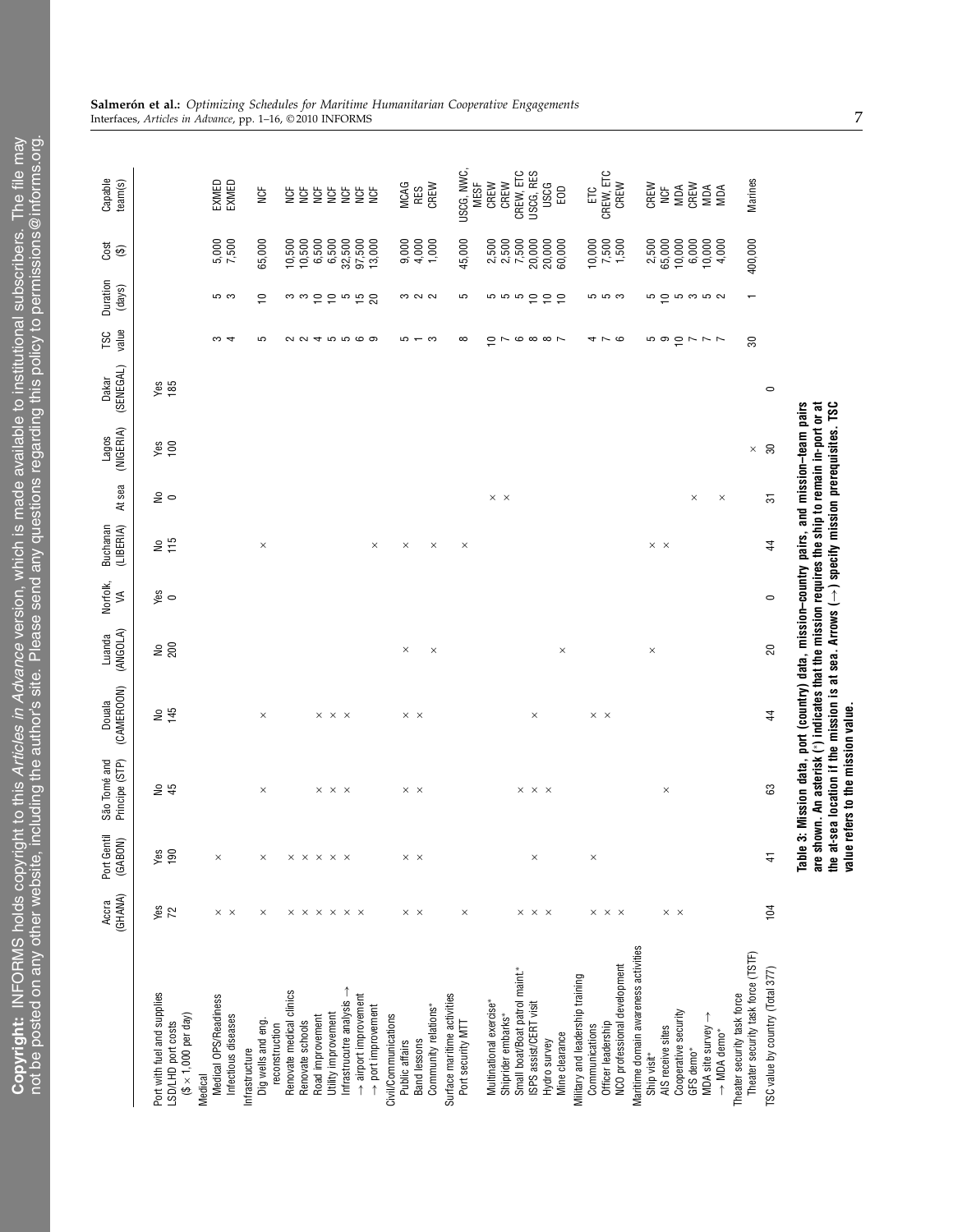Spitz (2007) gives details for the CNE-C6F demonstration.

#### C2F Trident Warrior Exercise: Baseline Scenario

The first phase of the Trident Warrior 2009 exercise uses the data described in the previous section and Amphib as the station. Despite the addition of a costly and lengthy mission in Nigeria and the longer distance from Norfolk, GFSMP schedules all missions during the 180-day horizon, achieving all 377 mission points and spending less than the \$10 million budget.

Figure 2 shows a snapshot of the recommended schedule for a subset of planning days covering one month of the deployment. The two top rows represent the calendar and deployment days, respectively. The row labeled "Country" indicates the country where the ship is in-port; blue indicates that the ship is underway.

The chart shows GFSMP's flexibility for accommodating multiple concurrent missions. Specifically, the station comes from recovering three teams in Cameroon, where it left four other teams ashore and then sailed for Nigeria. It drops off the marines for

their theater security task force mission on planning day 62 and returns to Cameroon to recover the four teams who have just completed their missions. While the theater security task force mission is still ongoing, several other missions take place in Gabon; the station then sails back to Nigeria to recover the marines upon completion of their mission. The subsequent set of missions is at sea and requires the station to remain at the at-sea location.

The team composition of the station consists of 252 personnel, divided as follows (an asterisk indicates that the maximum number of teams available is used; team codes are listed in Table 2): two USCG<sup>∗</sup>, one EOD, four NCF<sup>∗</sup>, one MCAG, one ETC, one EXMED, two RES<sup>∗</sup>, one MDA, a large Marines<sup>∗</sup> team of 150 USMC personnel, and three CREW\* teams.

#### C2F Trident Warrior Exercise: Underway Replenishment

The "X" marks in Figure 2 indicate refueling and resupply opportunities over time. Although GFSMP produces a self-sustained schedule for the station ship by just taking fuel and supplies from designated



Figure 2: The GFSMP schedule for planning days 58–89 of 1–180 is displayed. Multiple missions are planned around the three-week duration of the mandatory theater security task force mission carried out by a marine team.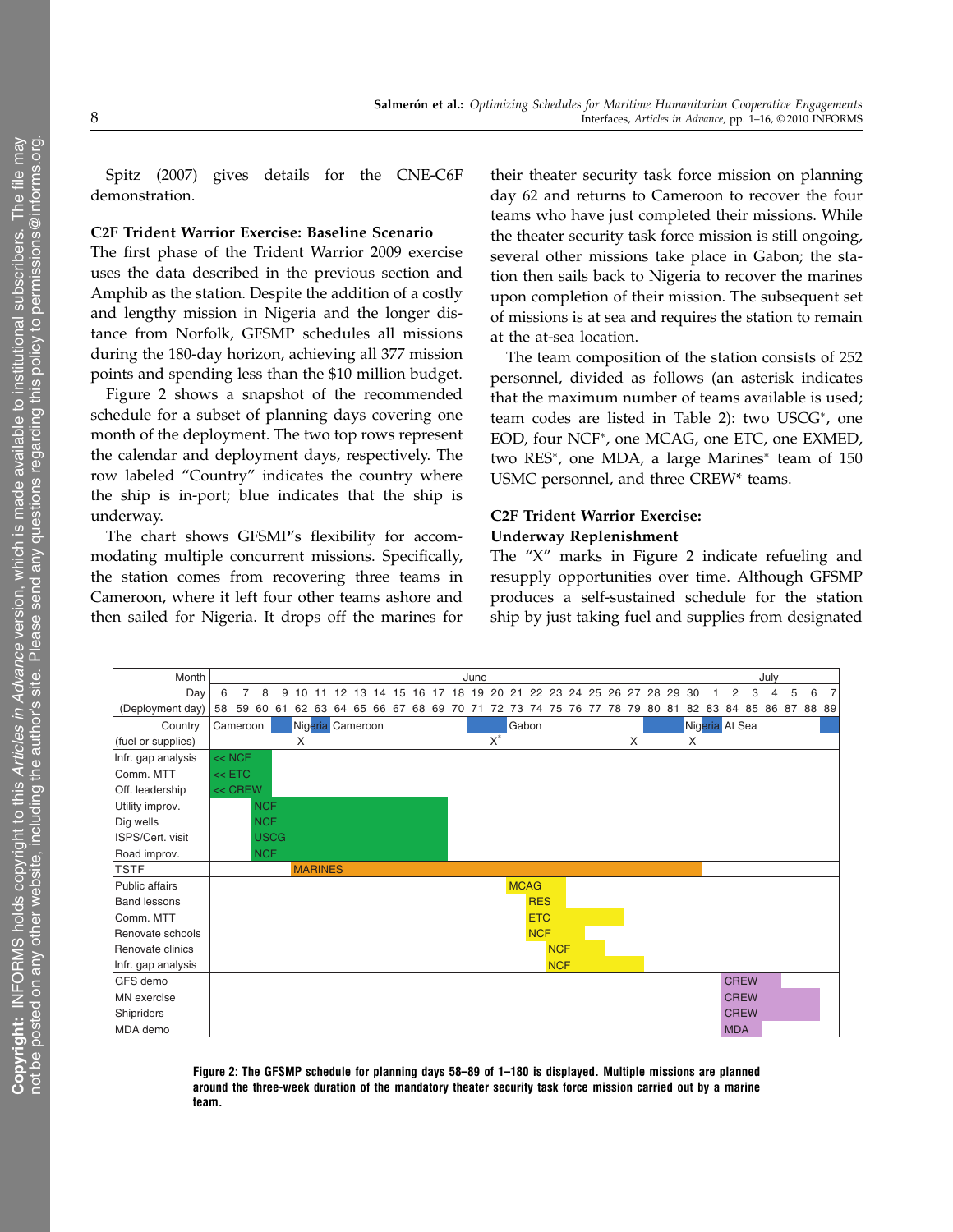ports, navy planners typically ensure that a station ship deployed for an extended period will receive support by the combat logistic force (CLF). Thus, taking GFSMP's schedule as an input, we use a CLF planner (Brown and Carlyle 2008) to schedule an underway replenishment date and location schedule. The CLF planner recommends this on day 72 (indicated by an " $X^*$ " mark), shortly before the station arrives at Gabon. The replenishment would allow the station to skip the refuel and resupply port call originally planned in that country on day 79.

One exigency analyzed by planners using GFSMP during the first phase of Trident Warrior exercise consists of a casualty suffered by the CLF supply ship on June 18, two days before its meeting with the station. One of its engines has been damaged, reducing its speed and preventing it from carrying out the underway replenishment of the station at the planned date and location. The C2F planners used GFSMP to produce several possible responses to this exigency and presented these to the fleet commander for consideration.

Examples of these courses of actions (in brief) include the following.

(1) Primacy of theater logistics: The supply ship is positioned for the most expeditious repairs and central theater position, the underway replenishment is cancelled, and the supply ship returns to either the port of Dakar, Senegal or the port of Rota, Spain for repair. The station obtains fuel and supplies in Gabon as in the baseline scenario.

(2) Primacy of station mission: The supply ship continues at the lower speed to meet the station at the initial location but at a later time. This is still feasible given the current location of the supply ship, the new meeting time on day 80 (June 28), and CLF planner verification that the supply ship's later return to the Mediterranean would not adversely impact overall CLF requirements elsewhere. This option causes no impact on the station schedule but requires the supply ship to travel further east into the GoG with a damaged engine.

(3) Compromises between CLF and station missions: These compromises include several possible courses of action in which the station travels to new meeting locations on certain dates saving the supply ship from traveling to Gabon. This may have an

impact on the station schedule, requiring some missions to be advanced or postponed to maintain the mission's value.

The fleet commander must ultimately decide the best course of action that serves the joint interest of the station mission and the navy. GFSMP ensures the best solution for the new exigency, according to the commander's intent. The revised plan also adheres to a "persistence" specification made by the commander that missions carried out at the at-sea location starting July 2 had to remain within the prescheduled time windows because of their multinational character. The concept of optimization with persistence (Brown et al. 1997) is used, for example, in the recent work by Fagerholt et al. (2009), who reschedule and reroute ships ensuring that, given the new information available, their solutions are near optimal and close to a prespecified baseline plan. In GFSMP, we do not implement persistence based on relative penalties for deviations with respect to a baseline plan. However, we implement persistence for port calls and mission execution as requested by the commander, as in the above example.

## C2F Trident Warrior Exercise: Amphib Loitering at Anomie Oil Platform

The second phase of the Trident Warrior exercise hypothesizes three scenarios requiring the station to remain loitering in the vicinity of the Anomie Oil Platform (Anomie-OPLAT) off the coast of Nigeria to engage in a special anti-piracy and security mission.

Scenarios 1 and 2: Amphib continues with its missions after Anomie-OPLAT.

Two scenarios assume that on day 73 (June 21) the large-deck Amphib receives orders to interrupt its current visit to Gabon so it may begin its new mission at Anomie-OPLAT on day 77 (June 25). The duration of this mission is 31 days for Scenario 1 and 45 days for Scenario 2. We assume that CLF support for fuel and supplies can be provided to Amphib during those days and that it will be released to continue its deployment after that period.

Several missions in Gabon must be cancelled to allow Amphib to recover the last team on day 75 and sail for Anomie-OPLAT in time. The scenarios also assume the marine team currently in Lagos, Nigeria,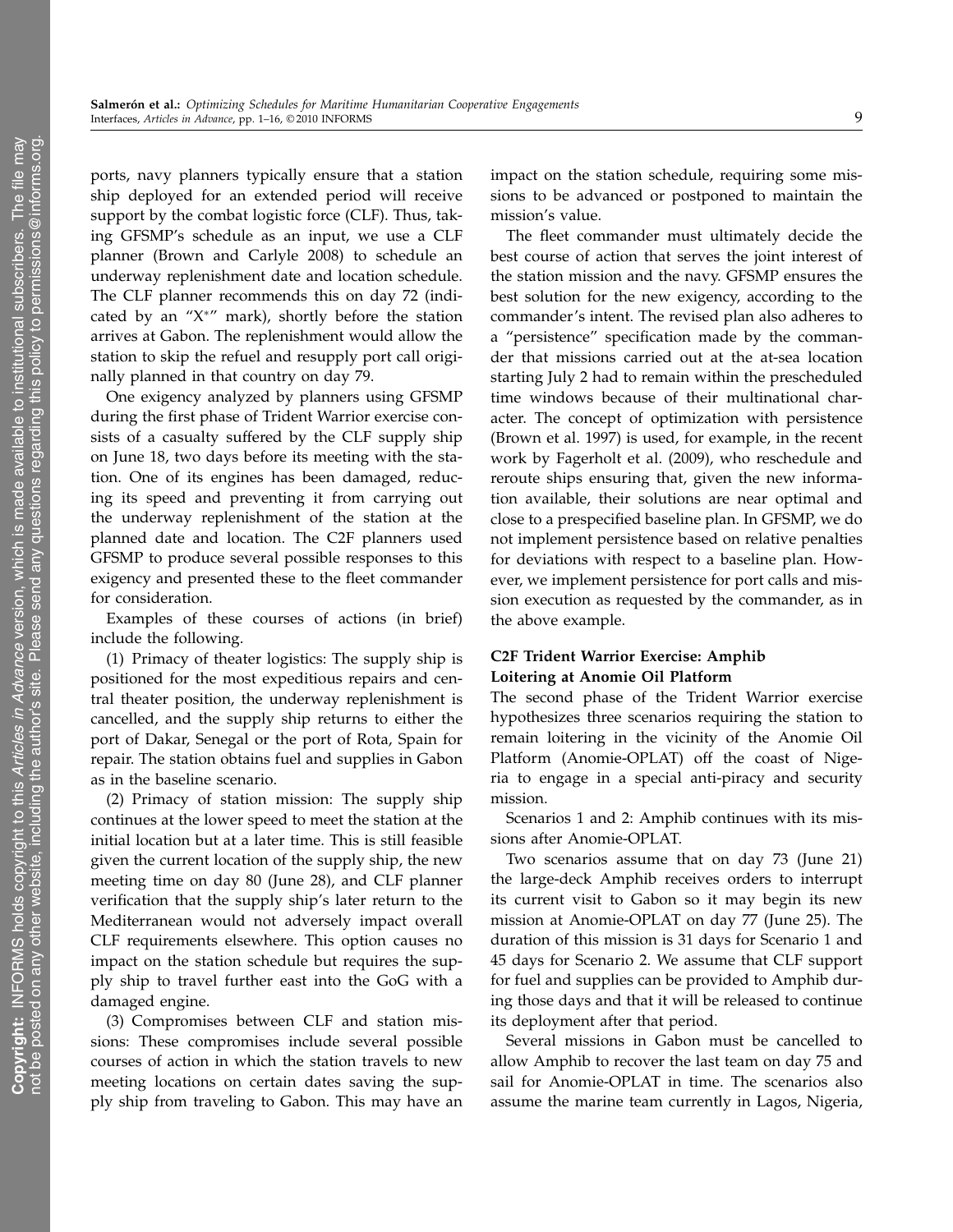with an ongoing theater security task force mission, will be flown by helicopters to Amphib upon completion of its mission, which is scheduled to finish on day 82.

Because of its exclusive dedication to the Anomie-OPLAT mission, a disruption to the incumbent schedule is inevitable. To assess the loss in mission value, we must again plan for the remaining days of the schedule in each scenario. Planning personnel may be tempted to use the schedule in place as the basis for such a reassessment. For example, one may assume that missions scheduled for the blocked days are simply forfeited. Skipping such missions has the advantage that the rest of the schedule is unchanged after the station is released. However, if some are highvalue missions, planners may need to seek other alternatives.

Another strategy could be shifting the scheduled missions. Amphib would continue with the same mission sequence as in the original schedule, from the point where it left before the Anomie-OPLAT requirement. Of course, the station must still return to its home port by day 180; therefore, the last missions in the original schedule would be skipped. Although these back-of-the-envelope alternatives may sound appealing to planners, who are under great time pressure as the new requirements unfold, they may produce suboptimal solutions, as we show using counterexamples.

Instead, we use GSFMP to reschedule the station after it has been released from its duties at Anomie-OPLAT for the remaining days in the planning horizon. As in the first phase of the Trident Warrior exercise, the commander could impose any additional conditions to limit the flexibility of the new schedule. However, we were directed to perform a comparison assuming no other restrictions.

The comparative results of the three strategies follow. To put these numbers in perspective, although the maximum mission value achievable over 180 days is 377 points, by planning day 77 only 137 points are pending to be collected. Thus, for each scenario and strategy, we indicate the absolute mission value lost, the percentage with respect to the 137 maximum, and the number of missions cancelled by country.

Scenario 1. Thirty-one days blocked (planning days 77–107):

—Skipping: 72 points (53 percent). All missions in Angola, at-sea, and Gabon, and one in STP.

—Shifting: 43 points (31 percent). Three missions in Liberia, two in Ghana, two in STP, and one in Gabon.

—GFSMP: 23 points (17 percent). Two missions in Ghana, two in STP, and one in Angola.

Scenario 2. Forty-five days blocked (planning days 77–122):

—Skipping: 87 points (64 percent). Same as in Scenario 1, and four more missions in Liberia.

—Shifting: 64 points (47 percent). Same as in Scenario 1, and all missions in Liberia.

—GFSMP: 39 points (28 percent). All missions in Angola, two in Ghana, and one in Liberia.

As we can see in both scenarios, GFSMP achieves significant improvements over back-of-the-envelope strategies.

Figure 3 shows the chart for the scenario with 45 days blocked. The chart starts on day 124 (August 20) when the ship reengages in conducting missions. We observe that there are multiple simultaneous missions in Gabon, STP and the at-sea locations. A 10-day, non-in-port, ashore mission is scheduled in Gabon between days 140 and 149, allowing us to use the intermediate days to carry out several missions that require the station to remain at the at-sea location. We also notice the optimized use of naval construction force teams to perform multiple missions simultaneously in different countries; they never exceed the four embarked teams at any given time. For example, during the first visit to Gabon, the road improvement mission must wait until day 131 to begin because all four naval construction force teams are engaged in two other missions in Gabon and two in STP.

Scenario 3. Speed replaces Amphib to provide mission value.

In the third scenario, Amphib receives notice on planning day 74 (June 22) that it will need to rejoin its combatant group at sea by the end of July 8 (day 90). Planners decide to allow Speed to assume the station for the remaining days. That is, a subset of the current teams currently embarked on Amphib will be transferred to Speed. Specifically, Speed is expected to take aboard the teams on July 10 (day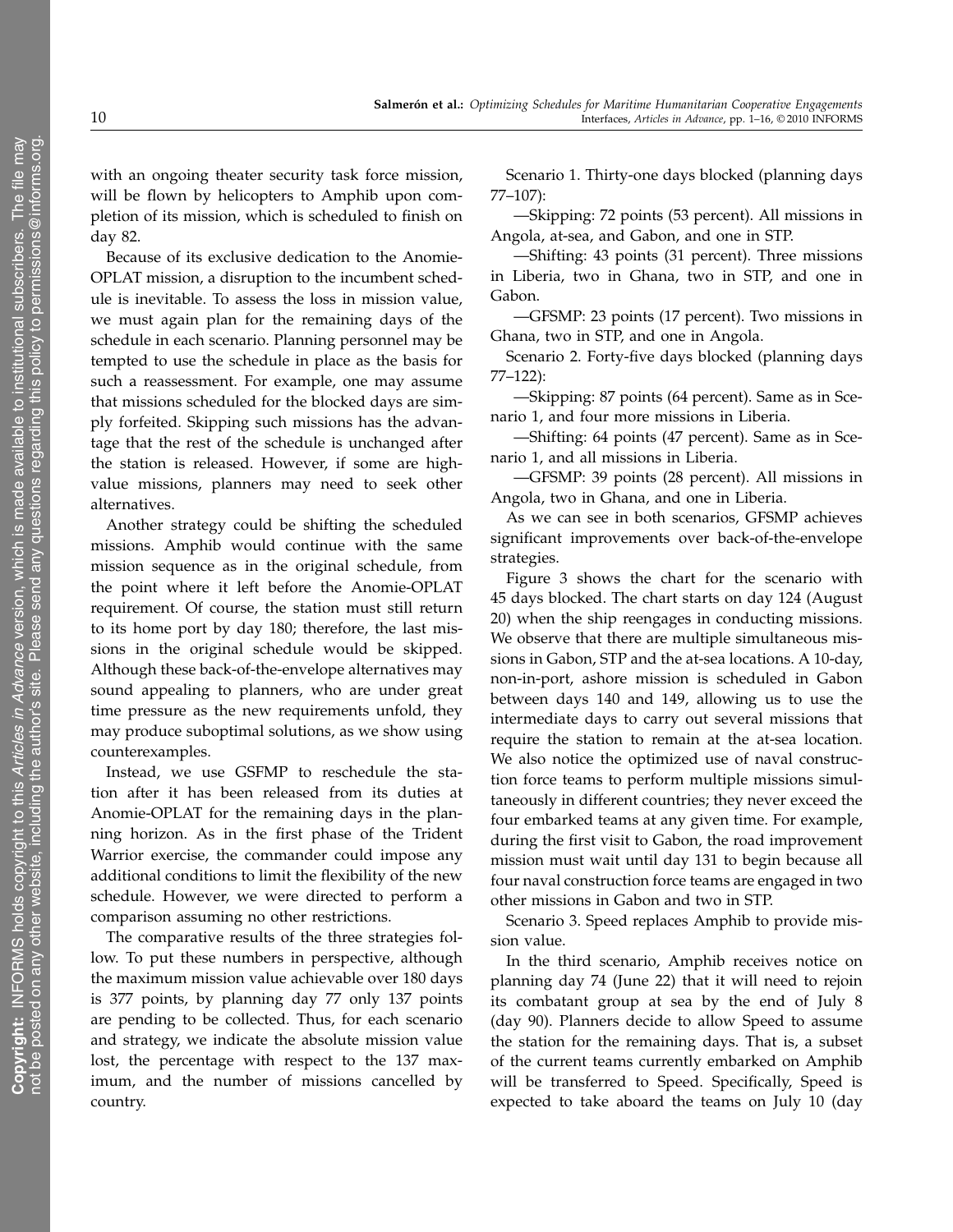

Figure 3: The chart displays GFSMP rescheduling for planning days 124–153 of 1–180 after Amphib is required to remain at sea during days 77–122.

92) at the at-sea location and will employ them until September 21 (day 165), when they should be returned to Amphib at the same location. This should give Amphib enough time to return to its home port in Norfolk by planning day 180 with all of its crew and teams.

We make certain assumptions for Speed (Table 1). For example, we assume a nominal speed of 20 knots. Although Speed can travel much faster, this capability is weather-dependent and incurs much higher fuel consumption that is not routinely approved by the navy; this also implies less endurance and more frequent refueling needs in an area of operation where fuel availability is limited. The required resupply duration of 10 days is also an important limitation compared to the endurance of either the Dock or Amphib ships.

We also assume that Speed has 142 beds available (97 permanent plus 75 temporary, minus 40 for its crew). Because the teams embarked on Amphib total 252 people, we limit the transfer of personnel according to the current Amphib configuration of teams.

Other data for Speed include, for example, port costs with respect to those displayed in Table 3 for Amphib. The updated costs range approximately from 10 percent lower in Douala and Dakar to 35 percent lower in Luanda, Port Gentil, and Buchanan.

Given that there is sufficient time between the notification and the station transfer days, planners also consider adding new missions to the schedule to take

advantage of the speed of Speed. Also, to have more flexibility to add demand requirements involving the large Marines team, this is split into five Marines groups (see Table 4), which can now engage in different missions independently.

The requirements for this scenario add 29 mission– country pairs as follows: 3 in Dakar, 13 in Lagos, 8 in Cotonou, Benin, and 5 in Abidjan, Ivory Coast. The purple stars in Figure 1 indicate ports that have new missions added. The new missions add 158 points to the original value of 377, making a maximum of 535 points possible. At the team hand-off date (day 92), Amphib has already mustered 283 points, leaving 252 as the maximum that Speed can achieve. The GFSMP solution achieves 212 points (84 percent of the possible points) between days 92 and 165, for a

| <b>Mission</b>                                 | <b>Mission</b><br>value | Duration<br>(days) | Cost<br>$($ \$) | Capable<br>teams (size) |
|------------------------------------------------|-------------------------|--------------------|-----------------|-------------------------|
| Theater security task<br>force (TSTF)-Original | 30                      | 21                 | 400.000         | Marines (150)           |
| Theater security task<br>force-New             | 8                       | 21                 | 366.000         | Marines-1 (120)         |
| Marine leadership-New                          | 5                       | 3                  | 1,500           | Marines-2 (2)           |
| Marine ground security<br>training-New         | 7                       | 5                  | 10,000          | Marines-3 (13)          |
| Marine HA/DR-New                               | 5                       | 10                 | 15,000          | Marines-4 (5)           |
| Marine reconnaissance-New                      | 5                       | 5                  | 7.500           | Marines-5 (5)           |

Table 4: We show how the original theater security task force mission and marine team used in Scenarios 1 and 2 are broken down for Speed replanning in Scenario 3. HA/DR, humanitarian assistance/disaster relief.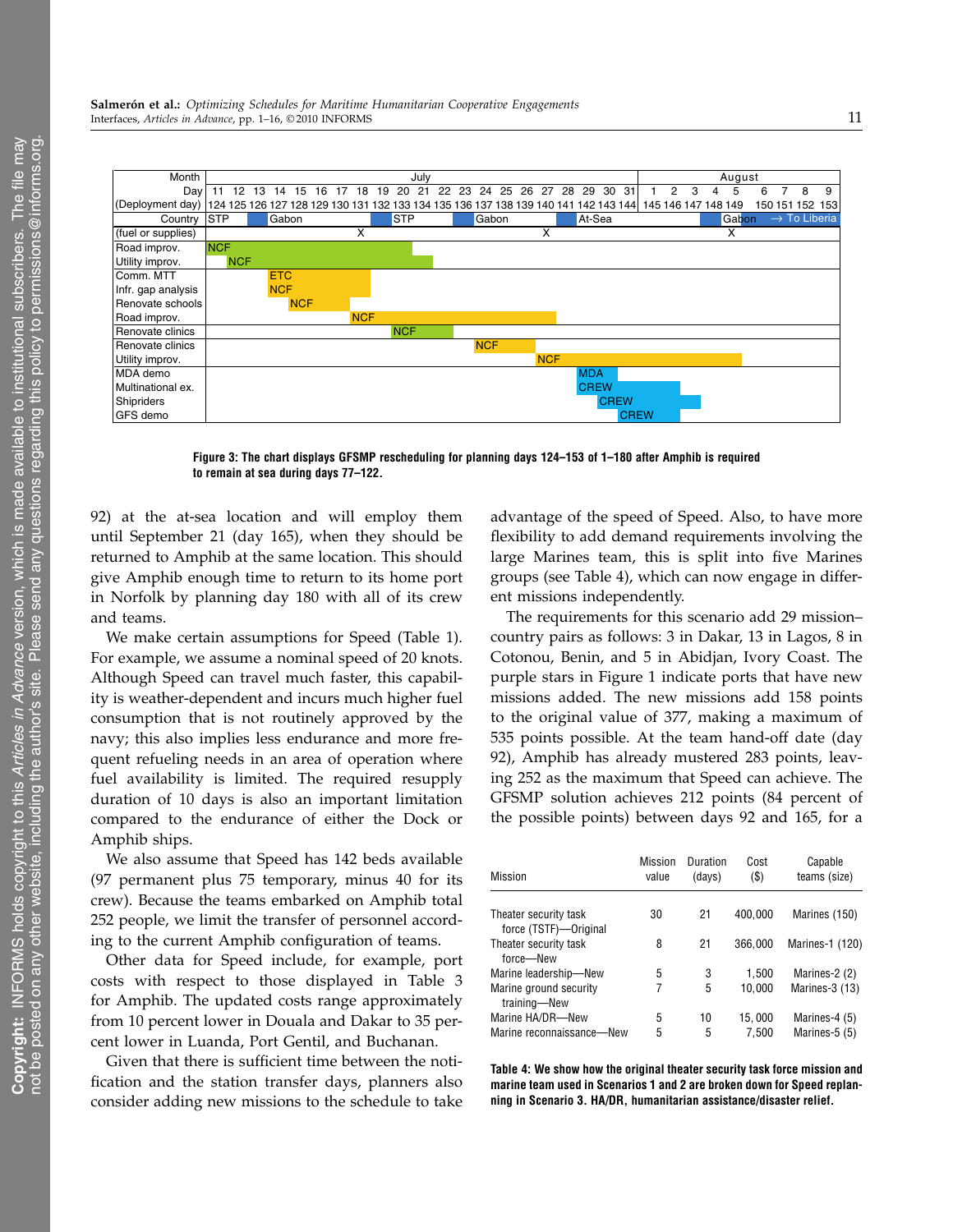

Figure 4: The chart displays GFSMP rescheduling for planning days 99–128 of 1–180 after Amphib is required to remain at sea starting on day 90 and Speed takes over starting on day 92.

combined total of 495 points. During this short period, Speed makes a total of 21 trips. Figure 4 shows the schedule details for days 99 to 128. All countries are visited except Cameroon, where all missions had already been performed, and Senegal.

## Conclusions

GFSMP is a mission-planning and scheduling optimization tool designed to provide fleet staffs with the ability to examine the feasibility of future deployments and activities in support of the Global Fleet Station concept. In this paper, we have illustrated its application to exercises developed by the Commander of CNE-C6F and the C2F for humanitarian and other theater security cooperation missions in GoG.

GFSMP can be used for long-term planning and sudden exigencies requiring rescheduling. We have demonstrated significant improvements over manual planning in total mission value achieved and costs.

After its initial demonstration and use by CNE-C6F staff, GFSMP was selected by Navy Warfare Development Command and C2F staff to be used in the US Navy's 2009 Trident Warrior series of exercises for

planning and further evaluation as a potential tool for fleet-wide use. This exercise was mainly devoted to maximizing the effectiveness of humanitarian assistance to African nations bordering GoG. Schedule outputs from GFSMP have been used inside this exercise series by the C2F to meet emerging demands from the GoG.

GFSMP is applicable in all theaters using afloat basing to support engagement teams. However, it is not intended to be a stand-alone decision aid. Instead, as it continues to be used by navy staffs and modified with their suggestions, the longer-range intent is for it to be integrated into a suite of decisions aids supporting maritime planning staffs.

# Appendix

This appendix describes GFSMP's basic model formulation.

### Indices and Sets

*T*: time periods (days),  $t \in T = \{1, 2, ..., |T|\}.$ 

C: countries, including "at-sea" predesignated locations,  $c \in C$ ;  $c^0$  is the home port.

M: missions,  $m \in M$ .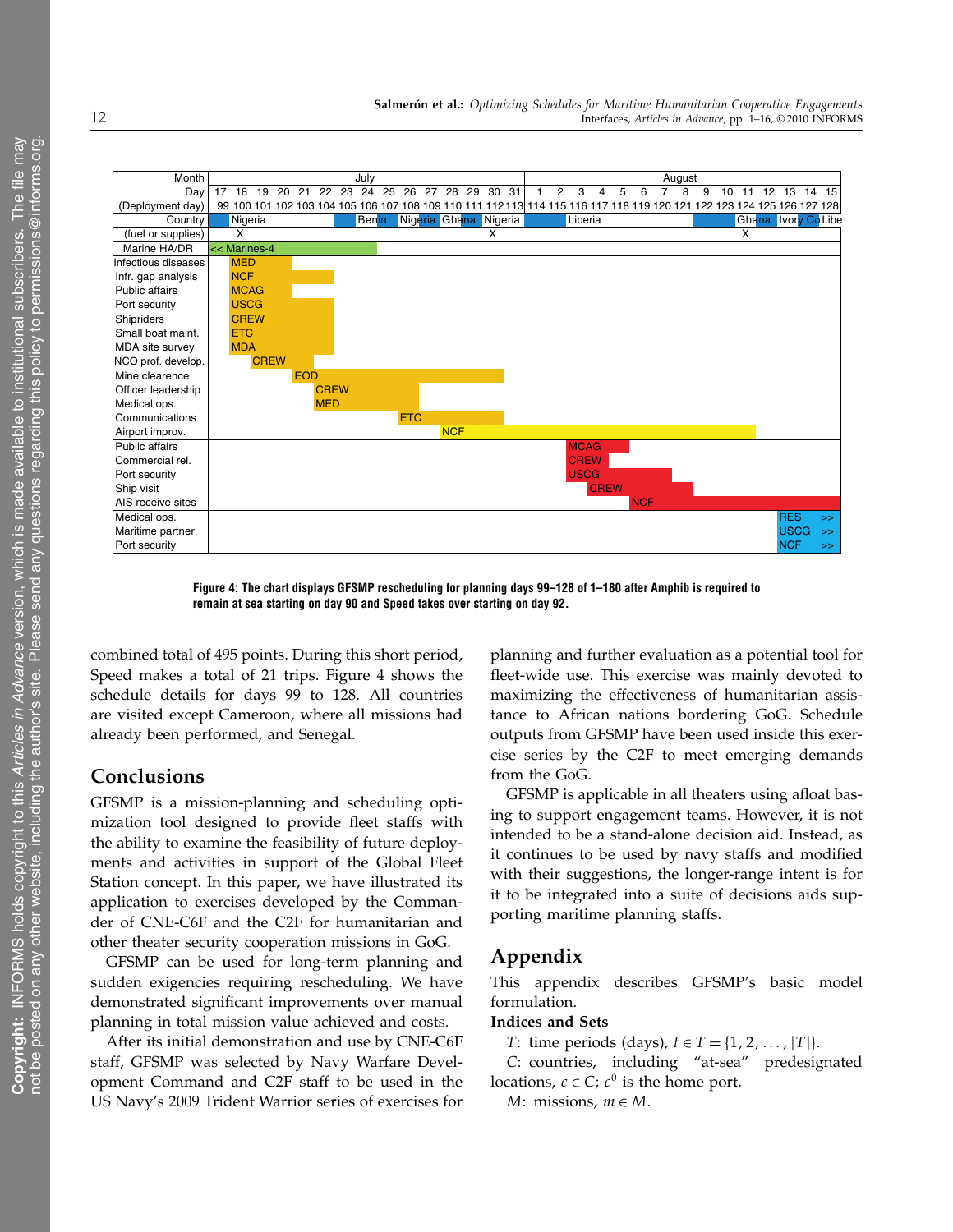U: team types,  $u \in U$ .

 $C^F$ ,  $C^P \subset C$ : subset of countries that can provide fuel and provisions, respectively.

 $M^W \subset M$ : subset of in-port missions.

 $B \subset M \times M$ : subset of  $(m, m')$  pairs where mission m must precede mission  $m'$ .

 $J \subset M \times U$ : subset  $(m, u)$  pairs where mission m can be carried out by team type  $u$ .

 $K \subset M \times C$ : subset of  $(m, c)$  pairs where mission m is solicited by country c.

Parameters and Units (units are in parentheses)

r: number of beds available for all team personnel (persons).

 $p_u$ : number of people in each team of type u (persons per team).

 $n_{\mu}$ ,  $\bar{n}_{\mu}$ : minimum and maximum number of teams of type  $u$  onboard the ship (teams).

 $d_m$ : duration of mission *m* (whole days).

 $s_{c,c'}$ : duration of trip from country c to country c' (whole days).

 $f^0$ , f, f: initial, minimum, and maximum fuel onboard, respectively (bbls).

 $b^{\mathcal{Q}}$ ,  $b^W$ : fuel burn rate when underway and waiting in port, respectively (bbls per day).

p: maximum time between ship resupply for provisions (days).

 $v_m$ : mission value earned for accomplishing mission *m* (mission-value units).

 $g_m^M$ : cost of mission *m* (\$).

 $g_c^C$ : in-port cost at country c (\$ per day).

b: budget allocated for all missions and port  $costs$  (\$).

 $\alpha$ ,  $\varepsilon_1$ ,  $\varepsilon_2$ : small penalties to discourage unnecessary use of ports when a cost is incurred, unnecessary transits, and unnecessary use of teams, respectively (set to  $\alpha$ ,  $\varepsilon_1$ ,  $\varepsilon_2 = 0.01$  in all our runs).

Decision Variables and Units (units, if applicable, are in parentheses)

 $X_{m,c,t,u}:$  1 if mission *m* in country *c* starts in day *t* by team  $u$ , 0 otherwise.

 $W_{c,t}$ : 1 if the ship is waiting in port at country c in day t, 0 otherwise.

 $Q_{c,c',t}$ : 1 if the ship starts a trip from country c to country  $c'$  in day  $t$ , 0 otherwise.

 $F_t$ : amount of fuel onboard the ship at the end of day t (bbls).

 $E_t$ : amount of fuel supplied to the ship at the beginning of day  $t$  (bbls).

 $N_u$ : number of teams of type u onboard the ship (whole number of teams).

Formulation

$$
\max_{X, W, Q, F, E, N} \sum_{\substack{m, c, t, u \ (m, u) \in J}} \nu_m X_{m, c, t, u} - \sum_{c, t \mid g_c^C > 0} \alpha W_{c, t}
$$
\n
$$
\sum_{\substack{(m, u) \in J \\ m, c \in K}} \alpha W_{c, t}
$$

$$
-\sum_{c,c',t}\varepsilon_1 Q_{c,c',t}-\sum_u\varepsilon_2 N_u,\qquad (1)
$$

$$
\sum_{u} p_{u} N_{u} \leq r \quad \forall t,
$$
\n(2)

$$
\sum_{\substack{m, c, t, u \mid m, c \in \mathcal{K} \\ (m, c) \in \mathcal{K} \\ (m, u) \in J}} g_m^M X_{m, c, t, u} + \sum_{c, t} g_c^C W_{c, t} \le b,
$$
 (3)

$$
W_{c,t} + \sum_{c' \mid c' \neq c} Q_{c',c,t-s_{c',c}+1} = W_{c,t+1} + \sum_{c' \mid c' \neq c} Q_{c,c',t+1}
$$
  

$$
\forall c, t \mid t < |T|, (4)
$$

$$
X_{m,c,t,u} \leq W_{c,t} \quad \forall c,t,u,
$$
 (5)

$$
(m, u) \in J
$$
  
i, c) \in K,

$$
\sum_{\substack{m \mid (m, u) \in J \\ (m, c) \in K}} X_{m, c, t, u} \le W_{c, t + d_m - 1} \quad \forall c, t, u,
$$
 (6)

$$
\sum_{t' \in \{t - d_m + 1, ..., t\}} X_{m, c, t', u} \le W_{c, t}
$$

 $\forall m, c, t, u \mid (m, u) \in J, (m, c) \in K, m \in M^W$ , (7)

$$
\sum_{\substack{c,m|\\ \langle c',c\rangle\in K}} \sum_{t'\in\{t-d_m,\ldots,t\}} X_{m,\,c,\,t',\,u} \le N_u \quad \forall \, t,\,u,\qquad (8)
$$

 $(m', c'$ (m′, c′)∈K<br>(m′, u′)∈J

 $\sum$  $m \mid$ 

 $(m.$ 

$$
\sum_{u|(m,u)\in J} \sum_{t'\in\{t-d_m,t\}} X_{m,c,t',u} \geq \sum_{u|(m',u)\in J} X_{m,c,t,u}
$$

$$
\forall t, m, m', c \mid (m, m') \in B, (m, c) \in K,
$$

$$
(m',c)\in K,\ t>d_m,\qquad (9)
$$

$$
\sum_{c \in C^P} \sum_{t' \in \{t-p,\dots,t\}} W_{c,t'} \ge 1 \quad \forall \, t \ge p, \tag{10}
$$

$$
E_t \le \bar{f} \sum_{c \in C^F} W_{c,t} \quad \forall \, t,
$$
\n<sup>(11)</sup>

$$
F_{t} = f^{0} + \sum_{t' \in \{1, \ldots, t\}} E_{t'} - \sum_{c} \sum_{t' \in \{1, \ldots, t\}} b^{W} W_{c, t'}
$$

$$
- \sum_{c, c' \ t' \in \{1, \ldots, t\}} \sum_{n=1}^{\min\{s_{c, c', t} - t' + 1\}} b^{Q} Q_{c, c', t'} \quad \forall t, \qquad (12)
$$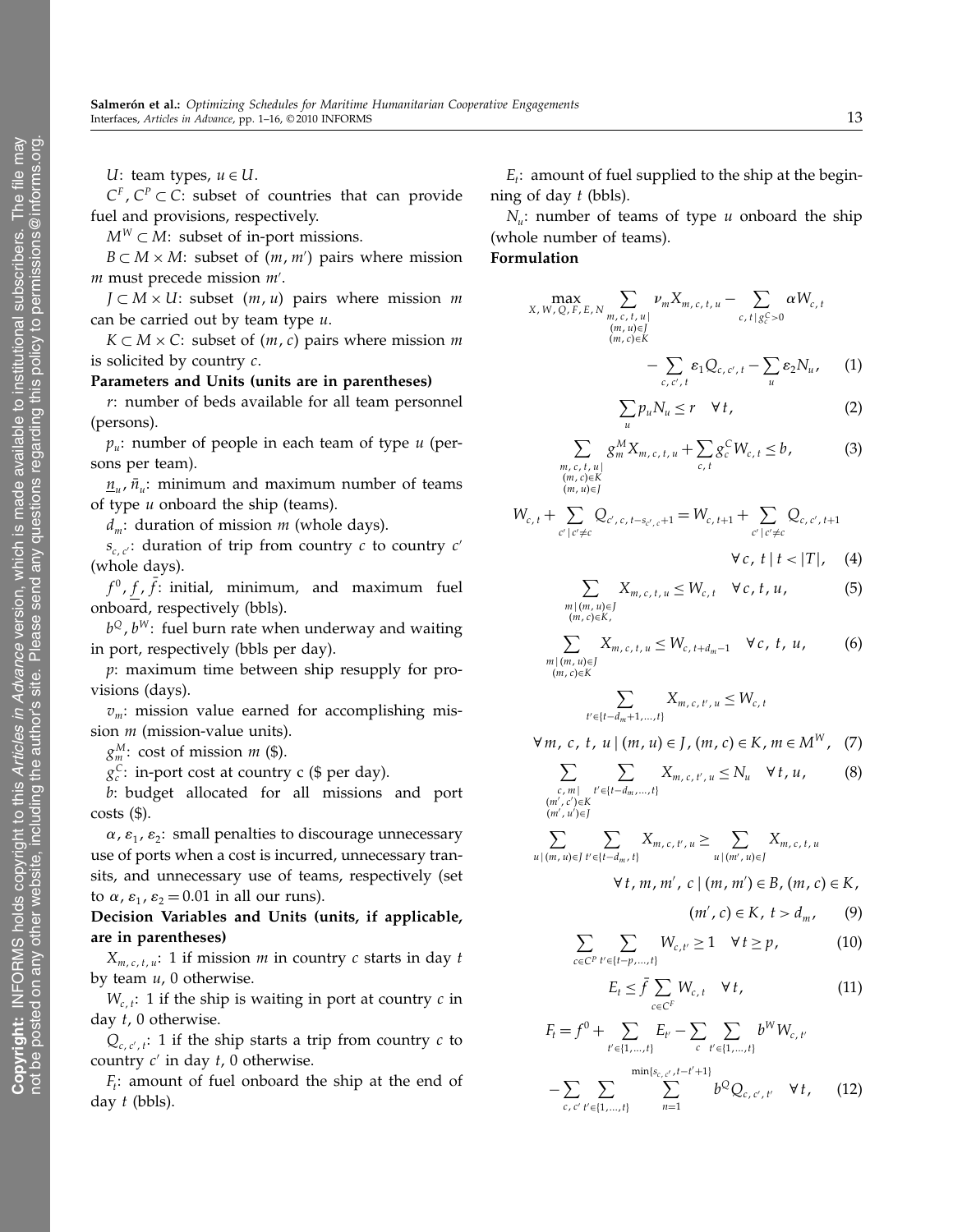$$
W_{c^0, t} = 1 \quad \forall \, t \in \{1, |T|\},\tag{13}
$$

$$
Q_{c,c't} = 0 \quad \forall \, t \in \{1, |T|\},\tag{14}
$$

$$
X_{m,c,t,u}, Q_{c,c',t}, W_{c,t} \in \{0, 1\}
$$

$$
\forall m, c, c', t, u \mid (m, c) \in K, (m, u) \in J, (15)
$$

$$
\underline{n}_u \le N_u \le \bar{n}_u \quad \text{and integer} \quad \forall u,
$$
 (16)

$$
E_t \ge 0 \quad \forall \, t,\tag{17}
$$

$$
\underline{f} \le F_t \le \bar{f} \quad \forall t. \tag{18}
$$

Formulation Description. The first term in the objective function (1) maximizes the total mission value from all missions accomplished. The second term discourages incurring any unnecessary port costs. The in-port penalty can be left as a constant or be replaced by a function of the actual in-port cost,  $g_c^C$ ; in this case, we would be creating a trade-off between the port cost and the mission value it generates. The third and fourth terms discourage solutions in which the ship transits unnecessarily or brings onboard more teams than needed, respectively.

Equations (2) and (3) represent knapsack-like constraints for berthing space and budget, respectively. Equation (4) is a balance equation for the ship's location. The left side of the equation becomes one when the ship waits at port  $c$  in period  $t$ , or when the ship is underway to  $c$  with arrival date  $t$ . Only when either of these conditions is met can the ship wait at or depart  $c$ during the next period,  $t + 1$ .

Equations (5) and (6) ensure that each team is dropped off on the day it starts performing the mission and is picked up immediately after completion. Equation (7) enforces the ship to remain in-port during the entire execution for missions so designated.

Equation (8) restricts each team to accomplishing only one mission simultaneously; Equation (9) provides mission precedence between associated missions.

Equations (10)–(12) account for replenishment needs. Equation (10) ensures that the ship obtains provisions and other supplies within no more than  $p$ days apart at ports that can provide these commodities, Equation (11) ensures that fuel is obtained from allowed ports and only if the ship is in-port, and Equation (12) keeps track of the fuel at time  $t$  through all that has been used and taken on in refueling.

Equations (13) and (14) establish the initial and final conditions, which include the ship leaving from and returning to its home port.

Constraints (15)–(18) establish the domain for all decision variables in the model.

The formulations described above depict the kernel of the GFSMP model. Other decision variables and constraints, which we did not list for brevity reasons, are used to represent the following operational and logistical requirements: in-port locations for the ship, including docked, at anchor, and at an offshore aviation position; associated port costs and fuel burn rates at each of these locations; fuel costs; missions requiring the ship to offload troops and equipment in a docked position; in-port missions that can be sustained while the ship is at anchor and (or) at an offshore aviation position; other aviation constraints; time windows for mission execution; time windows for replenishment availability at ports or for underway replenishment (i.e., at sea); mandatory ports of call and dates of visit; and ongoing missions and teams involved during replanning activities.

In addition, GFSMP incorporates other logical valid inequalities to speed up convergence, such as avoiding trivial cycle trips or eliminating impossible trips early and late in the deployment, given the origin and destination ports.

Model Size Details. GFSMP is a large-scale mixedinteger program. The full 180-day problem, including the missions, teams, network, and other data described in this paper, has over 150,000 constraints and 60,000 variables, of which 25,000 are binary.

We typically solve GFSMP using a rolling-horizon, heuristic scheme (Bostel et al. 2008, p. 517) with a block of approximately 50 days, about 43,000 constraints, and 7,300 binary variables. CPLEX 11.2 preprocessing reduces this to about 6,400 constraints and 5,800 binaries and obtains a solution that is within 5 percent of optimal within one hour.

After the first block, subsequent blocks start shortly before the end of the preceding block (rather than on the following day) to cope with possible "end effects," such as missions that could have started (but not be completed) during that block. Earlier blocks are usually harder to solve because there are more missions to complete. Overall, a complete solution for a 180 day planning horizon using this heuristic is achieved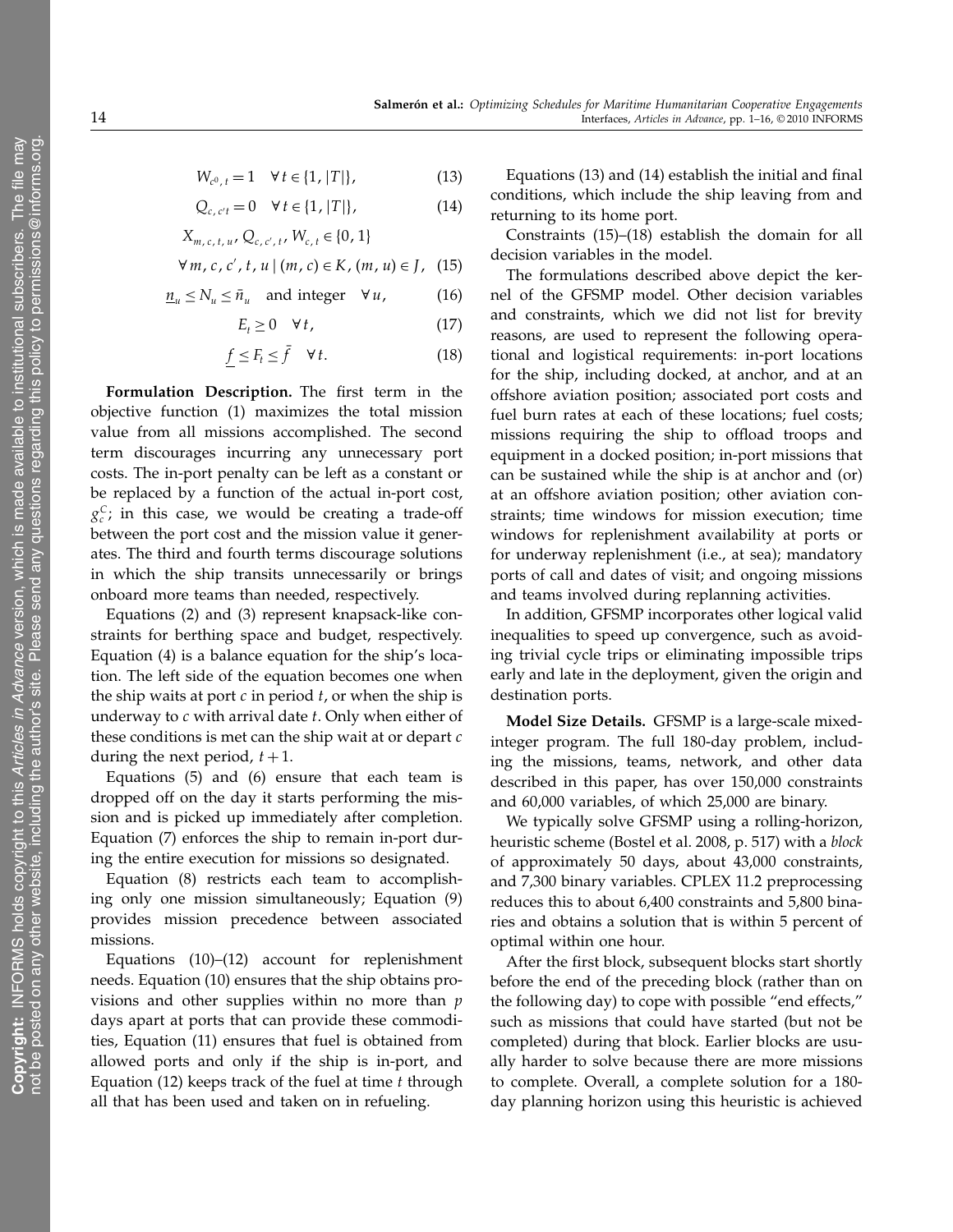within three hours, which is acceptable to planners. For reschedules caused by exigencies while the station is underway, solution time is significantly reduced because the time horizon is shorter and some missions have already been performed.

#### Acknowledgments

We thank the Office of Naval Research and the Naval Warfare Development Command for their support of this research. We also thank two anonymous referees and the associate editor for their helpful comments and suggestions.

#### References

- Allen, T. W., J. T. Conway, G. Roughead. 2007. A cooperative strategy for 21st century seapower. Retrieved March 29, 2009, http://www.navy.mil/maritime/MaritimeStrategy.pdf.
- Bostel, N., P. Dejax, P. Guez, F. Tricoire. 2008. Multiperiod planning and routing on a rolling horizon for field force optimization logistics. B. Golden, S. Raghavan, E. Wasil, eds. The Vehicle Routing Problem: Last Advances and New Challenges, Part III. Springer, New York, 503–525.
- Brown, G. G., W. M. Carlyle. 2008. Optimizing the US Navy's combat logistics force. Naval Res. Logist. 55(8) 800–810.
- Brown, G. G., R. F. Dell, R. A. Farmer. 1996. Scheduling Coast Guard district cutters. Interfaces 26(2) 59–72.
- Brown, G. G., R. F. Dell, R. K. Wood. 1997. Optimization and persistence. Interfaces 27(5) 15–37.
- Brown, G. G., C. E. Goodman, R. K. Wood. 1990. Annual scheduling of Atlantic Fleet naval combatants. Oper. Res. 38(2) 249–259.
- Christiansen, M., K. Fagerholt, D. Ronen. 2004. Ship routing and scheduling: Status and perspectives. Transportation Sci. 38(1) 1-18.
- Cline, A. K., D. H. King, J. M. Meyering. 1992. Routing and scheduling Coast Guard buoy tenders. Interfaces 22(3) 56–72.
- Dantzig, G. B., D. R. Fulkerson. 1954. Minimizing the number of tankers to meet a fixed schedule. Naval Res. Logist. Quart. 1(3) 217–222.
- Darby-Dowman, K., R. K. Fink, G. Mitra, J. W. Smith. 1995. An intelligent system for US Coast Guard cutter scheduling. Eur. J. Oper. Res. 87(3) 574–585.
- Fagerholt, K., J. E. Korsvik, A. Løkketangen. 2009. Ship routing and scheduling with persistence and distance objectives. A. E. E. Nunen, M. G. Speranza, L. Bertazzi, eds. Innovations in Distribution Logistics. Lecture Notes in Economics and Mathematical Systems, Vol. 619. Springer, Berlin, 89–107.
- Goyak, B. A. 2008. First Africa Partnership Station deployment concludes with maritime safety and security symposium. Navy.mil (April 13), http://www.navy.mil/search/ display.asp?story\_id=36387.
- Navy Office of Information. 2008. Sea basing and Africa partnership station. Rhumb Lines (March 28), http://www.navy.mil/ navco/speakers/currents/WATC%20Sea%20Basing%2028% 20Mar%2008.pdf.
- Nulty, W. G., H. D. Ratliff. 1991. Interactive optimization methodology for fleet scheduling. Naval Res. Logist. 38(5) 669–677.
- Psaraftis, H. N., J. B Orlin, D. Bienstock, P. Thompson. 1985. Analysis and solution algorithms of sealift routing and scheduling problems: Final report. Working Paper 1700-85, MIT Sloan School, Cambridge, MA.
- Salmerón, J., R. K. Wood, D. P. Morton. 2009. A stochastic program for optimizing military sealift subject to attack. Military Oper. Res. 14(3) 19–39.
- Spitz, G. 2007. Mission resource allocation in the Gulf of Guinea. Master's thesis, Naval Postgraduate School, Monterey, CA.
- Toth P., D. Vigo. 2002. The Vehicle Routing Problem. Society for Industrial and Applied Mathematics Monographs on Discrete Mathematics and Applications, Philadelphia.
- Ward, P. 2008. Optimizing ship-to-shore movement for hospital ship humanitarian assistance operations. Master's thesis, Naval Postgraduate School, Monterey, CA.
- White House, The. 2007. President Bush orders the USNS Comfort to Latin America and the Caribbean on humanitarian mission. Press release (June 15), http://georgewbush-whitehouse. archives.gov/news/releases/2007/06/20070615-8.html.

Sanford D. Lansing, CAPT, USN, Director, Experimentation Directorate, Navy Warfare Development Command, Sims Hall, 686 Cushing Road, Newport, RI 02841, writes: "It is my pleasure to acknowledge the participation of the Naval Postgraduate School's Global Fleet Station Mission Planner (GFSMP) and validate its contribution to the Trident Warrior 2009 (TW09) Operational Level Command and Control (OLC2) Experiment.

"An interdisciplinary team of researchers from the Naval Postgraduate School Maritime Operational Planner research program traveled to Norfolk, VA to facilitate use and evaluation of GFSMP in support of TW09 OLC2. The GFSMP was utilized by US Navy logistics planners to initially prepare a deployment plan for the Global Fleet Station ship and its embarked Expeditionary Partnership Teams. Additionally, logistics planners were able to utilize the GFSMP's outputs to quickly develop and evaluate proposed courses of action in support of the exercise scenario.

"The Naval Postgraduate School's participation and the use of GFSMP proved to be very timely as there is currently no other automated aid that can produce optimized courses of action for a Global Fleet Station deployment. GFSMP had a significant impact on the operational planning of OLC2 and the experiment as a whole."

Mel Williams Jr., Vice Admiral, Commander US Second Fleet, 1751 Morris Street, Building D29, Norfolk, CA 23511, writes: "It is my pleasure to acknowledge the participation of the interdisciplinary team of researchers from the Naval Postgraduate